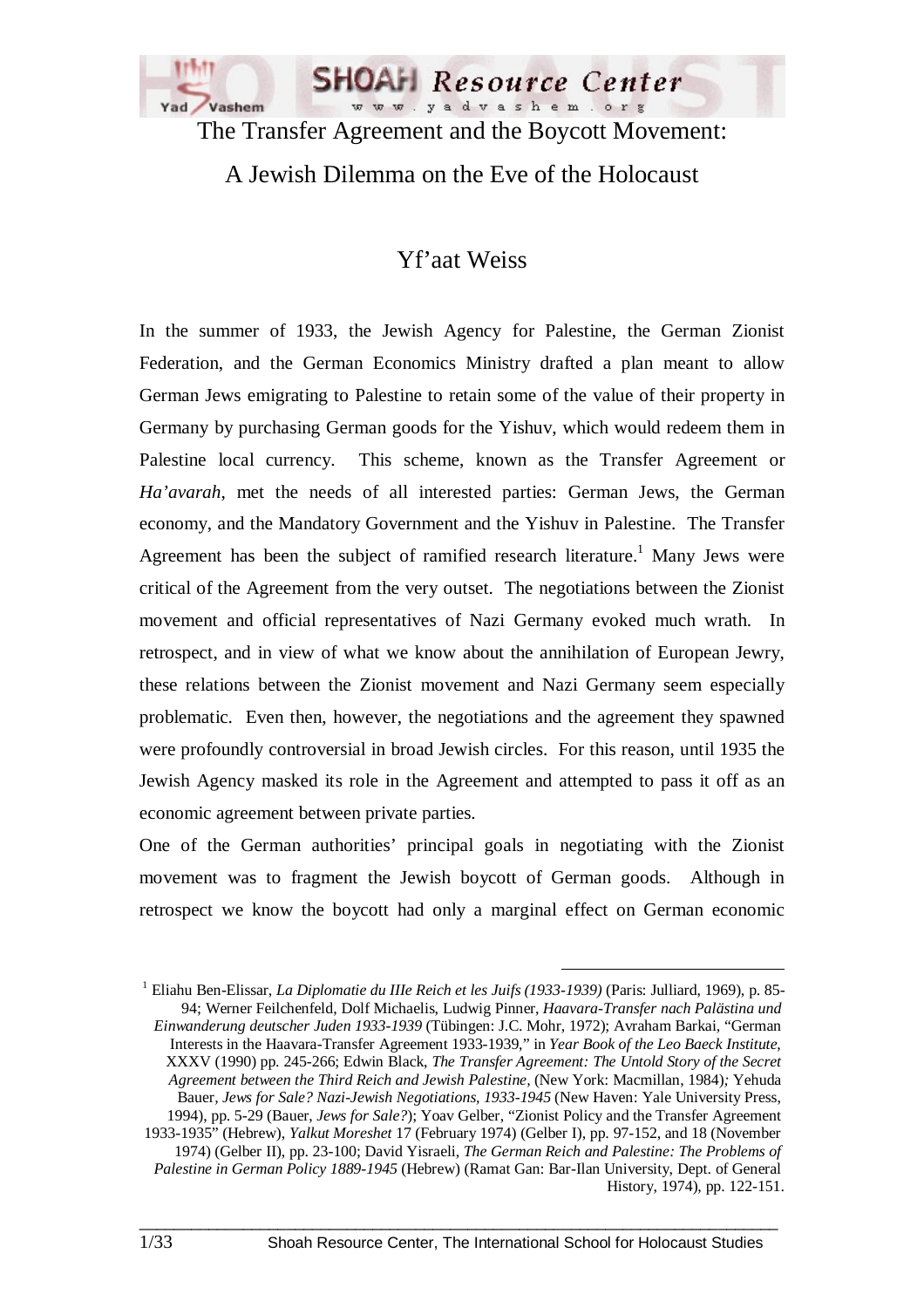

development in the  $1930s<sup>2</sup>$  at the time it was perceived as a genuine threat. Correspondence between Heinrich Wolff, the German consul in Palestine, and the German Foreign Ministry shows that shattering the boycott was a key motive for the German authorities in concluding the Transfer Agreement.<sup>3</sup> In the absence of precise information concerning the Yishuv's standing in the international boycott movement, some tended to believe that a considerable economic impact could be achieved by concluding a contract with the Palestinian Yishuv. Nobody doubted the moral weight that breaking the boycott in the Yishuv would carry for world Jewry.

The Jewish movement to boycott German goods was foremost among the efforts of international Jewish organizations on behalf of German Jewry, and Jewish communities worldwide, especially in the United States, France, and Great Britain, took part in it. The boycott movement in Poland was particularly strong and become pre-eminent in Jewish actions against Nazi Germany.<sup>4</sup> In addition to the boycott, Polish Jewry conducted a sweeping press campaign to turn public opinion against Germany and offered active assistance to German Jews who had fled to Poland in search of refuge. German Jews had mixed feelings about these initiatives, lest they anger the German authorities and cause their situation to worsen. The boycott movement was widely perceived as a threat to the interests of German Jews, for it might cause the Germans to toughen their own anti-Jewish economic boycott. It was also considered a potential impediment to the Transfer Agreement, an arrangement that served the basic interests of German Jewry with respect to economics and emigration.<sup>5</sup>

The events of the 1930s in Germany created a strong relationship between German and Polish Jewry, both of which found themselves threatened by Nazi policies. However, while German Jewry had to contend with the end of Jewish emancipation in Germany and the intrusion of the new regime into every aspect of their lives, Polish Jews struggled with the direct and indirect implications of Nazi rule in Germany for the status of European Jewry in general and Polish Jewry in particular. Because they

 $\_$  ,  $\_$  ,  $\_$  ,  $\_$  ,  $\_$  ,  $\_$  ,  $\_$  ,  $\_$  ,  $\_$  ,  $\_$  ,  $\_$  ,  $\_$  ,  $\_$  ,  $\_$  ,  $\_$  ,  $\_$  ,  $\_$  ,  $\_$  ,  $\_$ 

 $\overline{a}$ 

<sup>&</sup>lt;sup>2</sup> Barkai, "German Interests," p. 248.

 $3$  Gelber I, p. 117.

<sup>&</sup>lt;sup>4</sup> On the boycott movement in Poland, see Emanuel Meltzer, "The Jewish Anti-German Economic Boycott in Poland, 1933-1934" (Hebrew), *Gal-Ed*, 6 (1983), pp. 149-166 (Meltzer, Jewish Anti-German Boycott").

<sup>&</sup>lt;sup>5</sup> Gelber notes that it was decided together with the German Zionist delegation in London in early April 1933 to avoid joining the nascent anti-German boycott movement, in order to be able to continue Zionist activity in Germany. Gelber I, p. 102.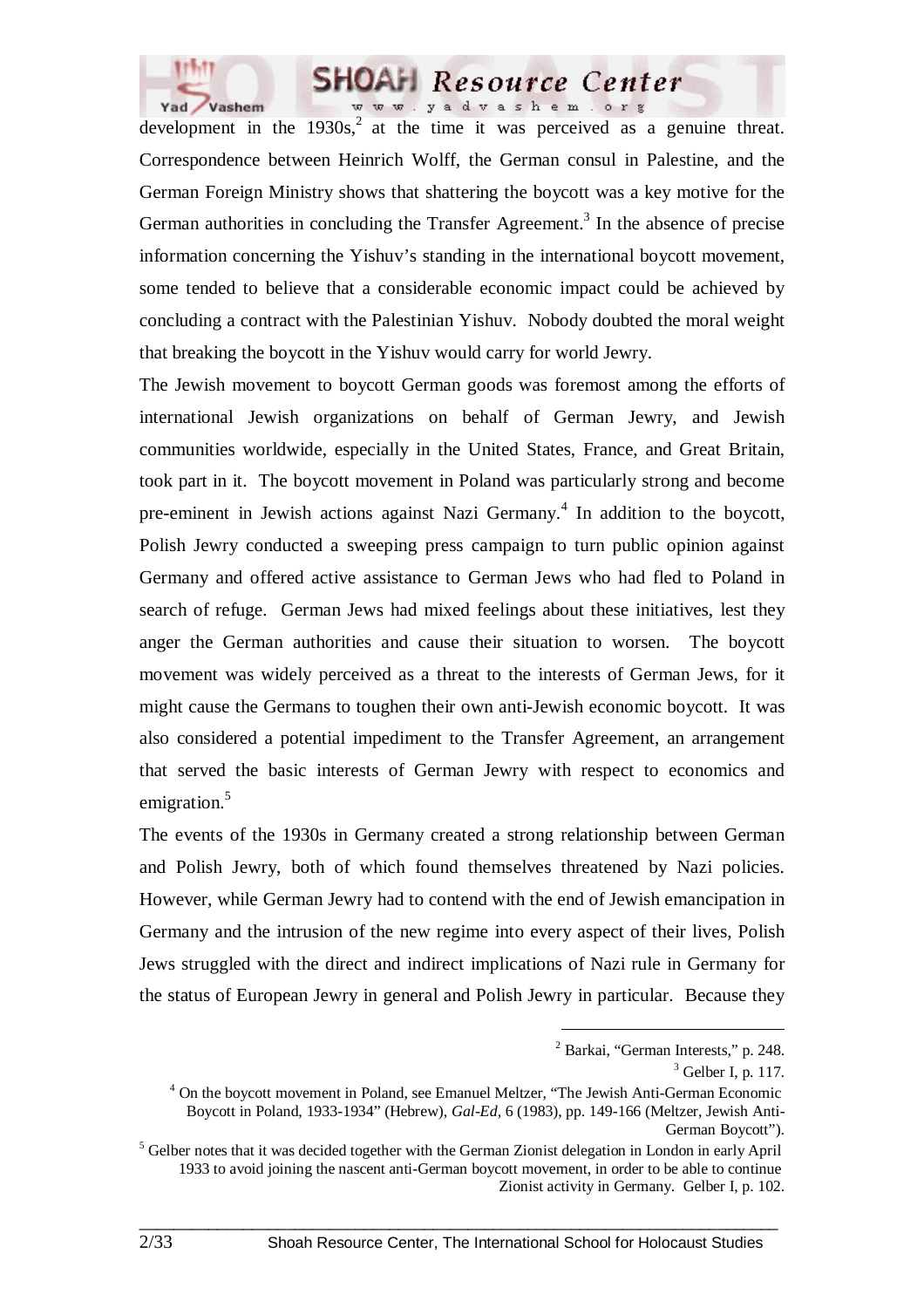

faced different problems, German Jewry and Polish Jewry leaned toward different political solutions. German Jewry had to formulate survival tactics vis-à-vis the Nazi government of their own country, whereas Polish Jews were contending with the anti-Jewish policies of a neighboring country and their indirect influence on Jewish life in Poland. The Transfer Agreement and the boycott movement reflected different and even clashing attitudes toward the appropriate ways to cope with the new realities in post-1933 Germany. Therefore, the controversy among their advocates is a matter of fundamental significance. These were not merely different tactics in pursuit of the same goal but the products of different overall perspectives on the nature of National Socialism, antisemitism in general, and Jewish life in the Diaspora. Consequently, the Transfer Agreement and the boycott mirror the different historical experiences of German and Polish Jewry and represent the different political cultures that coalesced in response to different historical experiences.

The third side of this triangle is the Yishuv in Palestine, which was to be the main beneficiary of the transfer plan. The money that the Transfer Agreement would bring to the Yishuv was needed to help build the economic infrastructure with which the country could absorb the out-flux of Jews from Germany. However, although the Transfer Agreement was predicated on the wish to help German Jews escape, the temporary quiescence and stabilization that ensued in Germany several months later brought the economic considerations of the Yishuv to the fore, and the Yishuv leadership was increasingly preoccupied with the economic advantages that would accrue to this community if the basis of Jewish life in Germany were eliminated. Vacillation between transfer and boycott, from the point of view of the Yishuv's needs, was foremost among similar quandaries that the Yishuv leadership had to confront throughout the Holocaust period. The conflict of interest that erupted between the Yishuv's requirements and the different and sometimes conflicting needs of Diaspora communities presented the Zionist movement with dilemmas that the forebears of Zionism, convinced that the distress of Diaspora Jewry and the wellbeing that the Zionist solution would provide were two sides of one coin, had not anticipated.

As German Jewry was being destroyed, the Zionist movement and the Yishuv leadership were engaged in an internal political power struggle between the Labor movement and the Revisionists. This struggle embraced all spheres of Jewish life in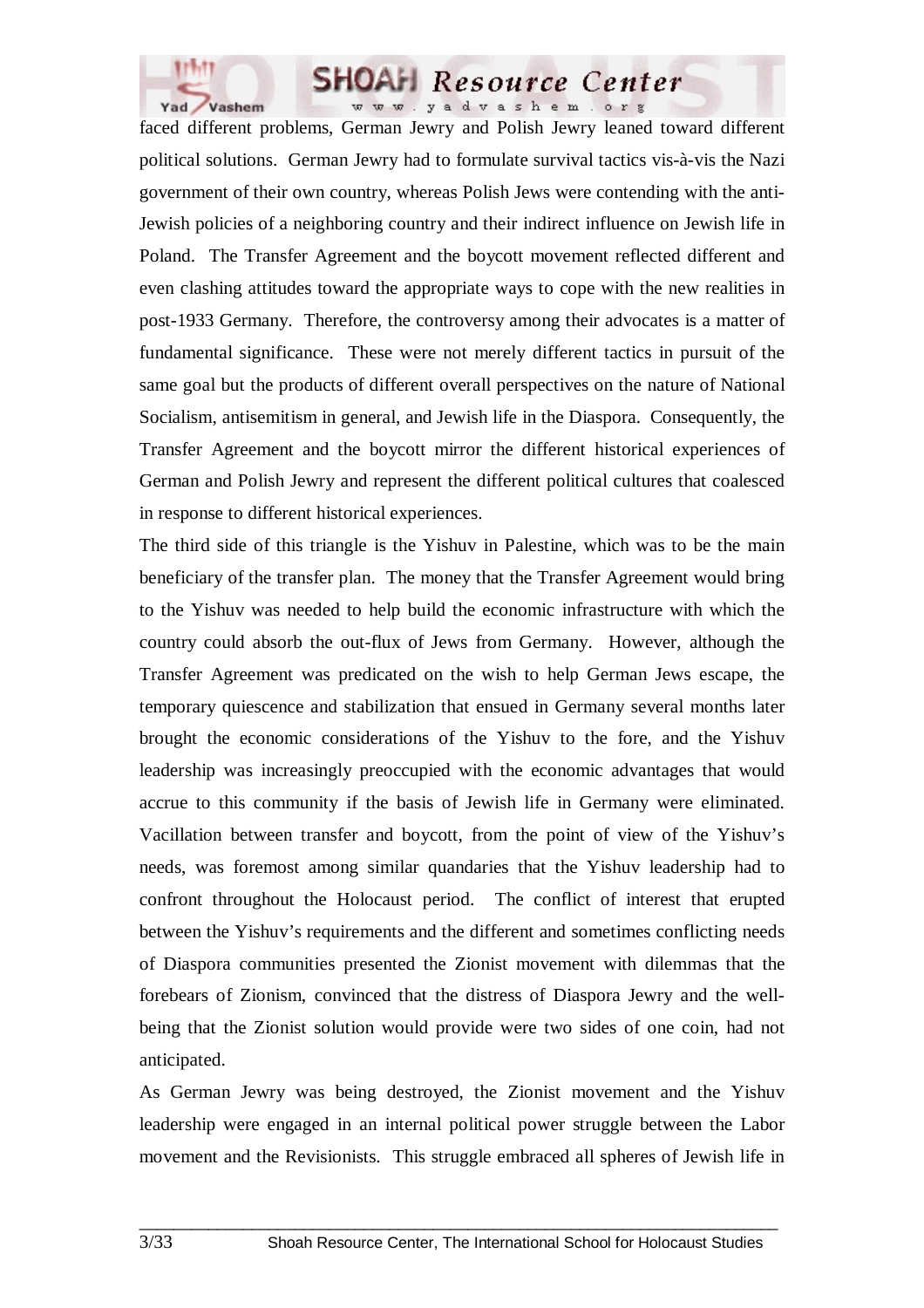

Palestine and rested on political power struggles within the Diaspora communities, which gave the central Zionist institutions their contours. Discussion of the two alternatives - boycott or transfer - became part of the struggle between the Revisionists and the Labor movement and clearly mirrored the fundamental attitudes of these two leading Zionist movements toward the substance of Zionist politics.

The transfer and the boycott, major issues in Jewish political life on the eve of the Holocaust, stood at the crossroads of the contrasts between Polish and German Jewry, the Yishuv and the Diaspora, and the Labor and Revisionist movements. The decision in favor of boycott or transfer was the first of many decisions that the Yishuv would have to make in subsequent years in view of the catastrophe that befell European Jewry. This article sketches the web of motives, considerations, contradictions, and conflicts between these two major alternatives, keeping in mind that even at this early stage of the Holocaust the limits of Jewish political activity are identifiable within the maelstrom.

#### The Boycott and Traditional Jewish Society

Poland's share in German exports was negligible in comparison with the importance of these exports for the Polish economy. In the years preceding the Nazi accession, Germany was a major country of origin for Polish imports because of geographical proximity and the willingness of German merchants to adapt German products to Polish market conditions. According to Polish statistics for 1932, approximately onefifth of Polish imports originated in Germany. The boycott movement was important in Poland only because of the central role of Jews in trade in Poland. Jewish economic organizations, foremost the association of Jewish merchants, stood behind the initiative to organize the boycott movement in Poland<sup>6</sup> and mobilized broad sectors of the Jewish community to endorse and join it. Before the boycott, protracted efforts were made to find alternatives to German goods, so as to avoid shortages in the market and encroachment by competitors. In the middle of 1934, the Jewish boycott organizations encompassed some 200 local committees that engaged in anti-German propaganda, regulation of German goods in Poland, and prosecution of boycott

 <sup>6</sup> Alfred Wislicki, "The Jewish Boycott Campaign against Nazi Germany and its Culmination in the Halbersztadt Trial," in Antony Polonsky, Ezra Mendelsohn, and Jerzy Tomaszewski, eds., *Jews in Independent Poland 1918-1938* (London: Littman Library, 1994), pp. 282-289.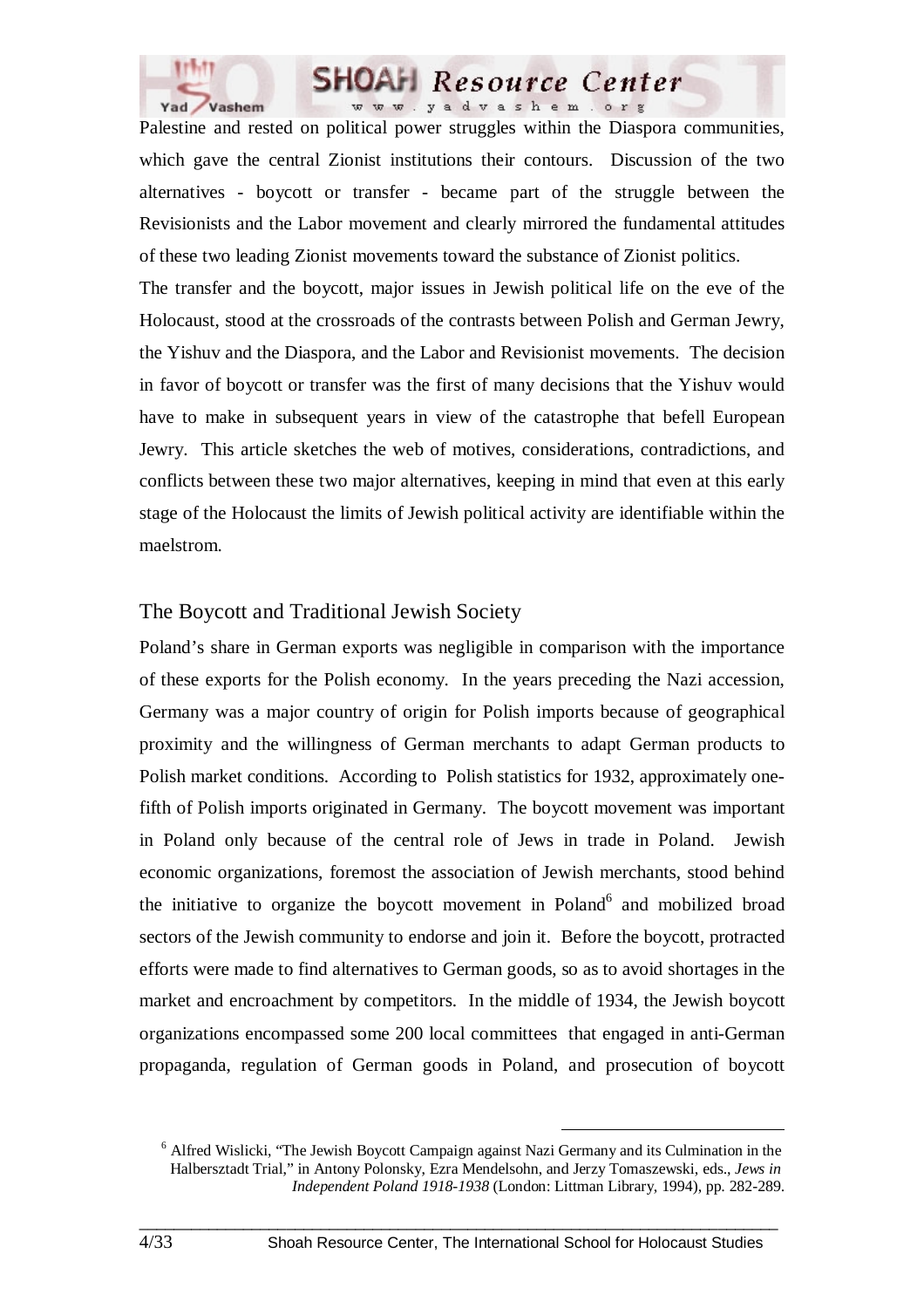

violators.<sup>7</sup> During the boycott years of 1933-1935, German exports to Poland plunged from 173 million zloty in 1932 to 146 million in 1933 and 108 million in 1934, $^8$  while total Polish imports increased. The credit for this achievement undoubtedly belongs to the Jewish boycott movement.

The movement in Poland operated alongside the United Jewish Committee for Aid to German Refugees, part of the United Jewish Committee for Struggle against Anti-Jewish Persecution in Germany (*Zjednoczony Komitet Zydowski Niesienia Pomocy Uchodzcom z Nimiec*). The extensive activities of these organizations included committee meetings, papers, solicitation of donations, and dissemination of leaflets.<sup>9</sup> Practically speaking, their operations fit into the Eastern European tradition of economic warfare as a conventional device in interethnic strife. From the seventeenth century on, Jews and urban Poles had been embroiled in a fierce economic competition in various parts of the country.<sup>10</sup> In the absence of a central nation-state, struggles among various national minorities developed into economic rivalries meant to crush the opponent. Since the nineteenth century, and particularly just before and after World War I, Polish Jews had been the perennial victims of a Polish economic boycott policy. $11$ 

Although the boycott was a markedly secular political undertaking, the activities of the boycott committees contained elements peculiar to traditional Judaism and, in particular, Polish traditional Judaism. Thus, for example, the boycott committees held

The coalescence and modus operandi of the committees are described in a report presented by Wolkowicz (Vereinigtes Comite Warschau) to the World Jewish Congress in Geneva on August 20-23, 1934, Central Zionist Archives (CZA), A127/140.

<sup>8</sup> Meltzer, *Jewish Anti-German Boycott*, p. 157. Statistics based on data from the Polish Central Bureau of Statistics show that between March and August 1933 German exports to Poland decreased by 2 percent and Germany's share in total exports to Poland declined from 22 percent to 14 percent. See Kopel Liberman, *Le Boycottage Economique de l'Allemagne (*Brussels, 1934), pp. 19, 21, and 22.

<sup>&</sup>lt;sup>9</sup> Meltzer, "Jewish Anti-German Boycott", p. 153; Zydowski Instytut Historyczny, Warszawa, *Zjednoczony Komitet Zydowski Niesienia Uchodzcom z Niemiec we Lwowie.*

<sup>10</sup> Bernard Weinryb, "Documents on Jewish History in Poland," in Bernard Weinryb, *Studies and Sources on Jewish History in the Modern Era* (Hebrew) (Jerusalem: Makor , 1976), pp. 121-165, especially, pp. 131-152; Meir Balaban, "Jews in Poland in the Sixteenth Century and the First Half of the Seventeenth Century," in Israel Heilprin, ed., *Polish Jewry from its Origins to its Destruction* (Hebrew), vol. 1, (Jerusalem: Youth Department of the World Zionist Organization, 1948), pp. 25-44 (Heilprin, *Polish Jewry from its origins*); and Yitzhak Schiper, "Economic History of Polish and Lithuanian Jewry from their Origins until the Partition," ibid., pp. 155-159.

<sup>&</sup>lt;sup>11</sup> Yisrael Gutman, "Polish Antisemitism Between the Wars: An Overview," in Yisrael Gutman, Ezra Mendelsohn, Jehuda Reinharz, and Chone Shmeruk, eds., *The Jews of Poland Between the Two World Wars* (Hanover, NH: University Press of New England, 1986), pp. 98-99; Frank Golczewski, *Polnischjüdische Beziehungen 1881-1922* (Wiesbaden: F. Steiner, 1981), p. 101f.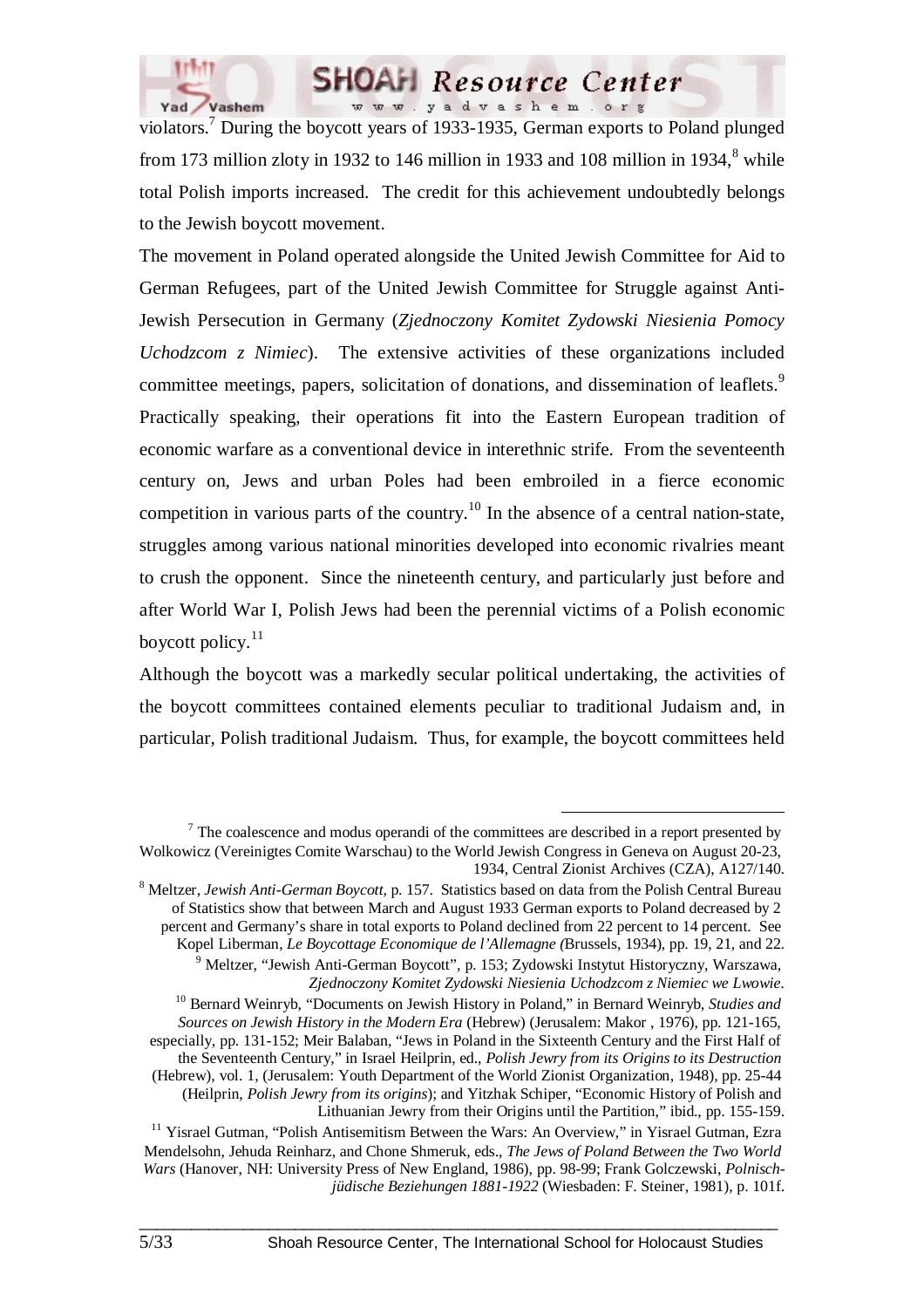

a large proportion of their meetings in synagogues.<sup>12</sup> They also went to great lengths to enlist the support of rabbis, hoping thereby to exert sweeping influence among Jewry at large in their demand to refrain from purchasing German goods.<sup>13</sup> The German Foreign Ministry, troubled by the boycott, believed the rabbis to be endowed with an almost magical influence on the boycott movement. The German consulate in Grosswardein (Romania) reported that "Jewish businessmen and factory managers have sworn a secret oath to the local rabbi; its content is unknown, but it almost certainly includes a boycott on German goods and a commitment to employ only Jewish workers and assistants."14 These and other reports, and perhaps a preconceived notion about the religious nature of Jewry in Eastern Europe, solidified the German Foreign Ministry's fundamental perception of the centrality of rabbis in the boycott movement:

One must emphasize that in Western countries the rabbis have no influence over the Jewish masses, because the Jews there are assimilated and attach no great value to what the rabbis preach to them. It is quite different in the East, where the Jews have firm confidence in the rabbis and where rabbis have a great influence even over their private lives. The boycott could assume so acute a form precisely because the rabbis exercise such great power over the  $J$ ews.<sup>15</sup>

Because they believed the rabbis wielded such a strong influence on the Polish boycott movement, the German authorities swiftly dispatched Rabbi Asriel Hildesheimer, a leader of German Orthodoxy, to Warsaw in order to prevail upon Jewish businessmen to lift the boycott. Zalman Rubashov (Shazar) describes how the mission fared: "The Jews of Warsaw acted correctly by bodily removing Rabbi Hildesheimer from the synagogue and telling him to go home."<sup>16</sup> Apart from the rabbis' traditional leadership function in the boycott movement, various practices attested to the existence of traditional religious patterns that affected the nature of political actions taken by Polish Jewry. The German embassy in Warsaw reported

 $12$  German Embassy, Warsaw, to Foreign Ministry, Berlin, 22.4.1935, Politisches Archiv des

auswärtigen Amtes (PA), R 99532.

<sup>&</sup>lt;sup>13</sup> Anschrift zu J. Nr. 821-34, PA, R 99532.

<sup>14</sup> German Consulate, Grosswardein, to German Consulate, Timisoara, Bundesarchiv Abteilung Potsdam (BAP), 21.9.1934, 09.03 Konsulat Temesvar, Akt. 99.

<sup>&</sup>lt;sup>15</sup> German Embassy, Warsaw, to Foreign Ministry, Berlin, 22.4.1935, PA, R 99532.

<sup>&</sup>lt;sup>16</sup> Rubashov, minutes of meeting of the Executive Committee of the General Federation of Jewish Workers in Palestine (Executive Committee), September 25, 1944, p. 5, Lavon Institute.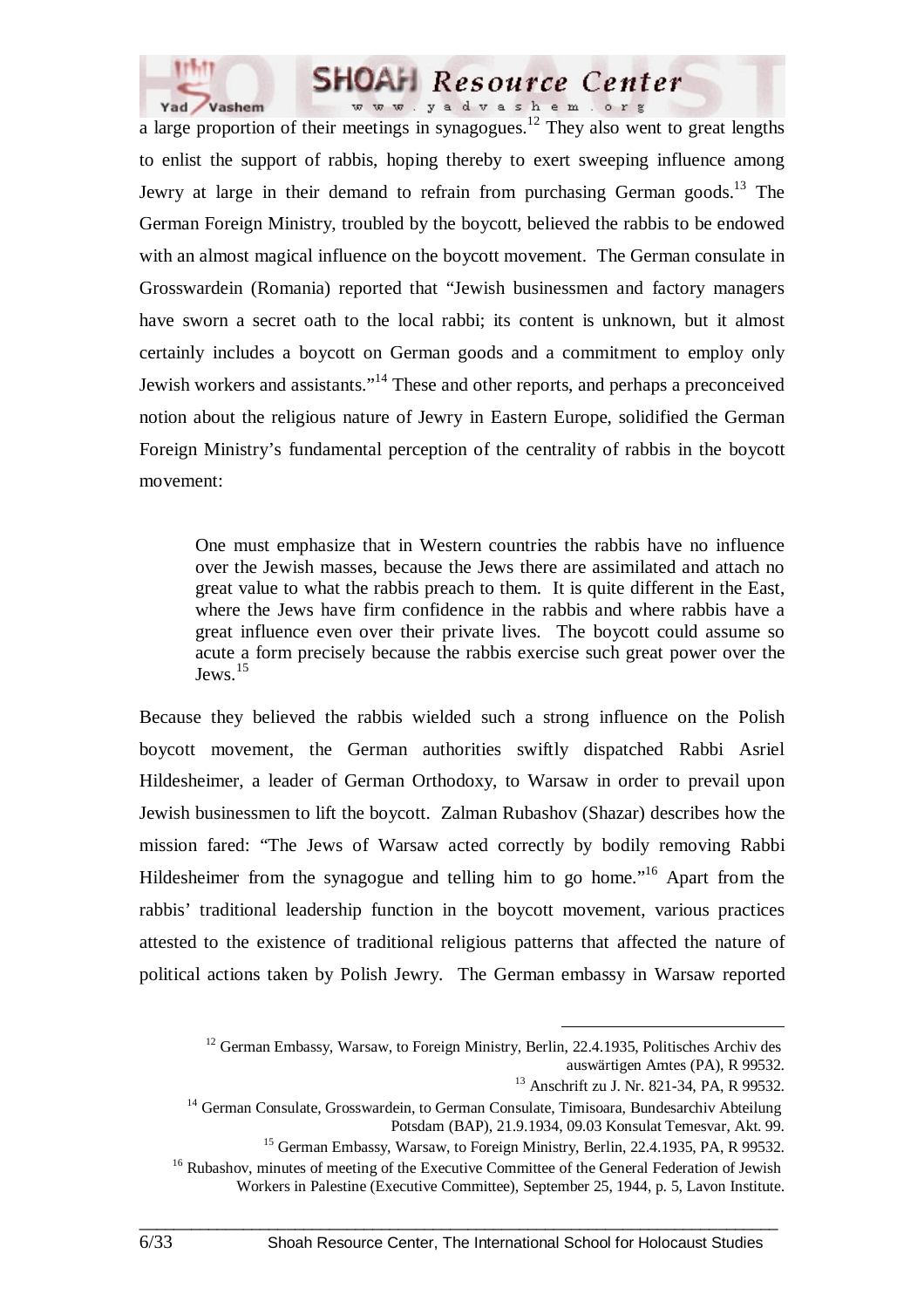

that at the Jewish boycott conference in London in 1934, delegates from Poland proposed that Jewish violators of the boycott be brought to justice before a *bet-din* (a traditional Jewish rabbinical court). If their guilt were proven, their names would be recorded on a blacklist that would be publicized from time to time, and they would be barred from Jewish social and economic organizations and administrative positions in the community.<sup>17</sup> The embassy even reported that the sponsors of the boycott terrorized Jewish businessmen in various ways, including threats to damage their property and withhold credit.<sup>18</sup> Reports from the German Foreign Ministry attest to considerable confusion on the part of German authorities in their contacts with Polish Jews. The authorities were evidently unwilling, if not unable, to deal with a Jewish community so radically different from that familiar to them in Germany. In Germany, the authorities held talks with Jewish congregations and organizations - political bodies directly elected or tacitly agreed upon by German Jewry - following familiar ground rules in negotiations between central authorities and interest groups. In Poland, however, they encountered a moral authority based on internalized Jewish religious values, the influence and function of which transcended the confines of formal group representation and had various effects on the political undertakings of the community at large. Unfamiliar with the Jewish religion and swayed by anti-Jewish myths and views, the Germans overestimated the importance of the religious leadership in Poland.

Even if we disregard this subjective German perspective, however, the available documentation shows that the modus operandi of the boycott committees in Poland rested on the existence of a Jewish polity that was aware of itself and its power and that exercised its authority by subjecting violators of the boycott to financial and political sanctions.19 In January 1934, for example, Agudath Israel proclaimed at its fifth national convention in Poland that breaching the boycott was tantamount to "grave betrayal of the vital interests of Jewry."20 The boycott committee in Kielce urged Jewish companies that sold German goods not to rupture Jewish solidarity, and warned them that in the event of non-compliance it would consider itself "forced to turn to Jewish public opinion," which would surely judge those individuals "who

<sup>&</sup>lt;sup>17</sup> German Embassy, Warsaw, to Foreign Ministry, Berlin, 27.11.1934, PA, R 99532.

<sup>&</sup>lt;sup>18</sup> Ibid.: Meltzer,"Jewish Anti-German Boycott", p. 159.

<sup>&</sup>lt;sup>19</sup> Wislicki, "The Jewish Boycott," p. 287.

<sup>20</sup> Meltzer, "Jewish Anti-German Boycott,*"* p. 158.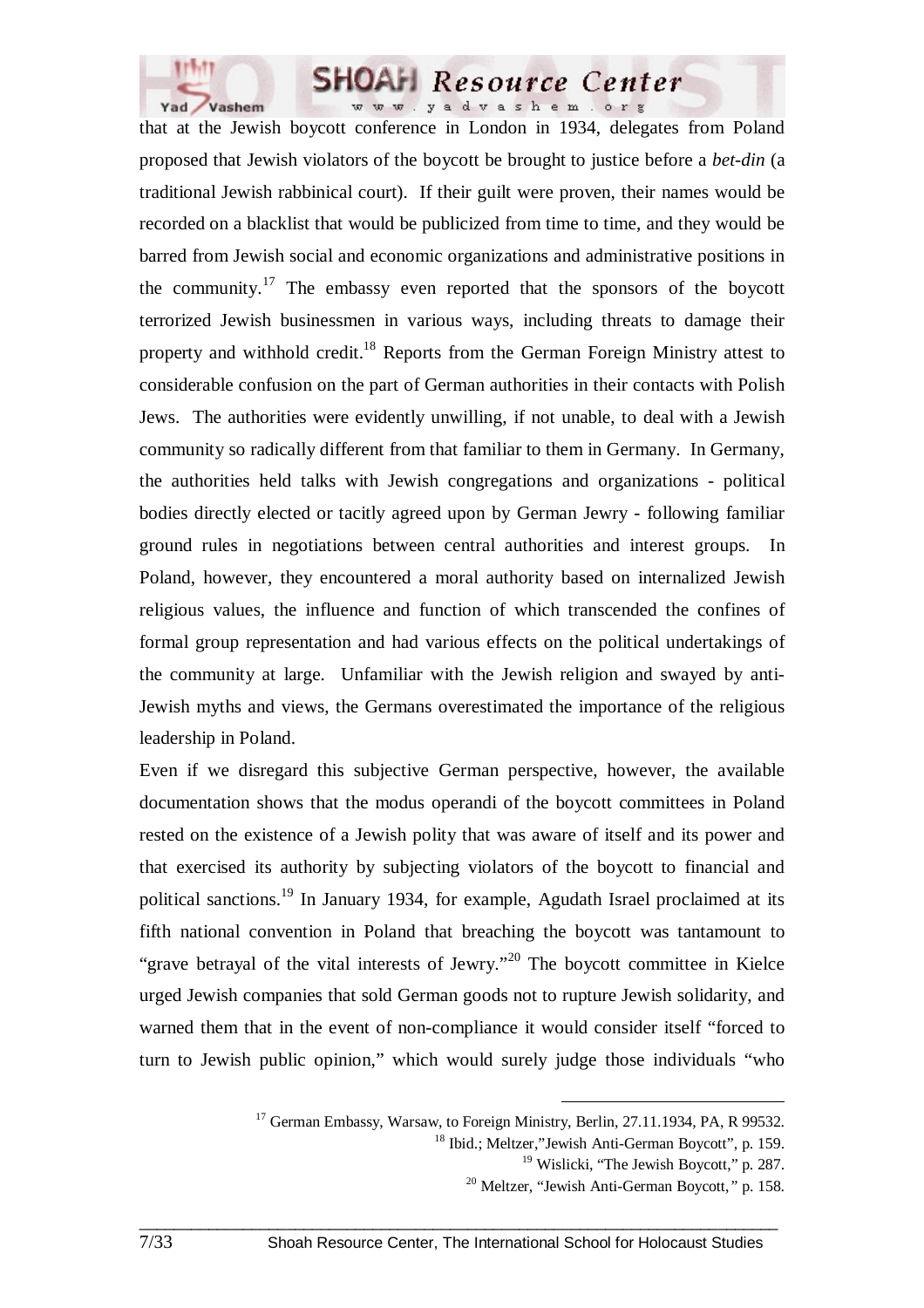



place personal gain above the [vital] interests of the persecuted Jewish people."<sup>21</sup> In Bialystok, the United Jewish Committee for Struggle against Anti-Jewish Persecution in Germany termed violation of the boycott "treachery."<sup>22</sup> The committee fined boycott violators and raised considerable sums in so doing. These were manifestations of the existence of an internal Jewish judicial system that, even if lacking an external penal authority, followed an internal Jewish ethical code and applied social sanctions. Such a system wields much clout in any society, especially a traditional one.

#### "Evacuation and Departure"

Although meant for the betterment of German Jewry, the Jewish boycott movement conflicted with Jewish interests in Germany. From the time the boycott first coalesced, the Nazi authorities exerted pressure on the German-Jewish leadership to constrain its activities. Rabbi Hildesheimer, a leader of the isolationist "Ultraorthodox" community, was not the only personality whom the German authorities dispatched to Poland to restrict the scale of the Jewish boycott there. Kurt Blumenfeld, head of the German Zionist Federation, reported on his efforts to prevent mass rallies in Poland by appealing to Jewish leaders in Krakow and Lwow.<sup>23</sup> At one meeting of the Histadrut Executive Committee, Moshe Beilinson - a major spokesman of the Labor movement in Palestine and a correspondent for *Davar* in Germany, who had returned to Palestine from a lengthy visit there - expressed the following assessment:

German Jews *favor the boycott* - not only Zionists but also the "Naumann Jews" [ultra-nationalist assimilationists] and the Jews of the Centralverein. All Jews hate this regime and the German people. We did not witness such a phenomenon in Czarist Russia.<sup>24</sup>

It is doubtful, however, that this statement reflected the realities. German Jews were profoundly fearful that the anti-German boycott would fan the flames of the economic

 <sup>21</sup> *Haynt*, 1.10.1934.

 $^{22}$  United Jewish Committee for Struggle against Anti-Jewish Persecution in Germany, in Bialystok, to the Jewish Agency's Central Bureau for the Resettlement of German Jews in Palestine, October 28, 1934, CZA, L13/32.

 $^{23}$  Blumenfeld to Oberregierungsrat Sommerfeldt, Prussian Ministry of the Interior, 27.3.1933,

Staatsarchiv Koblenz, R43II/600.<br><sup>24</sup> Executive Committee, July 14, 1933, Lavon Institute.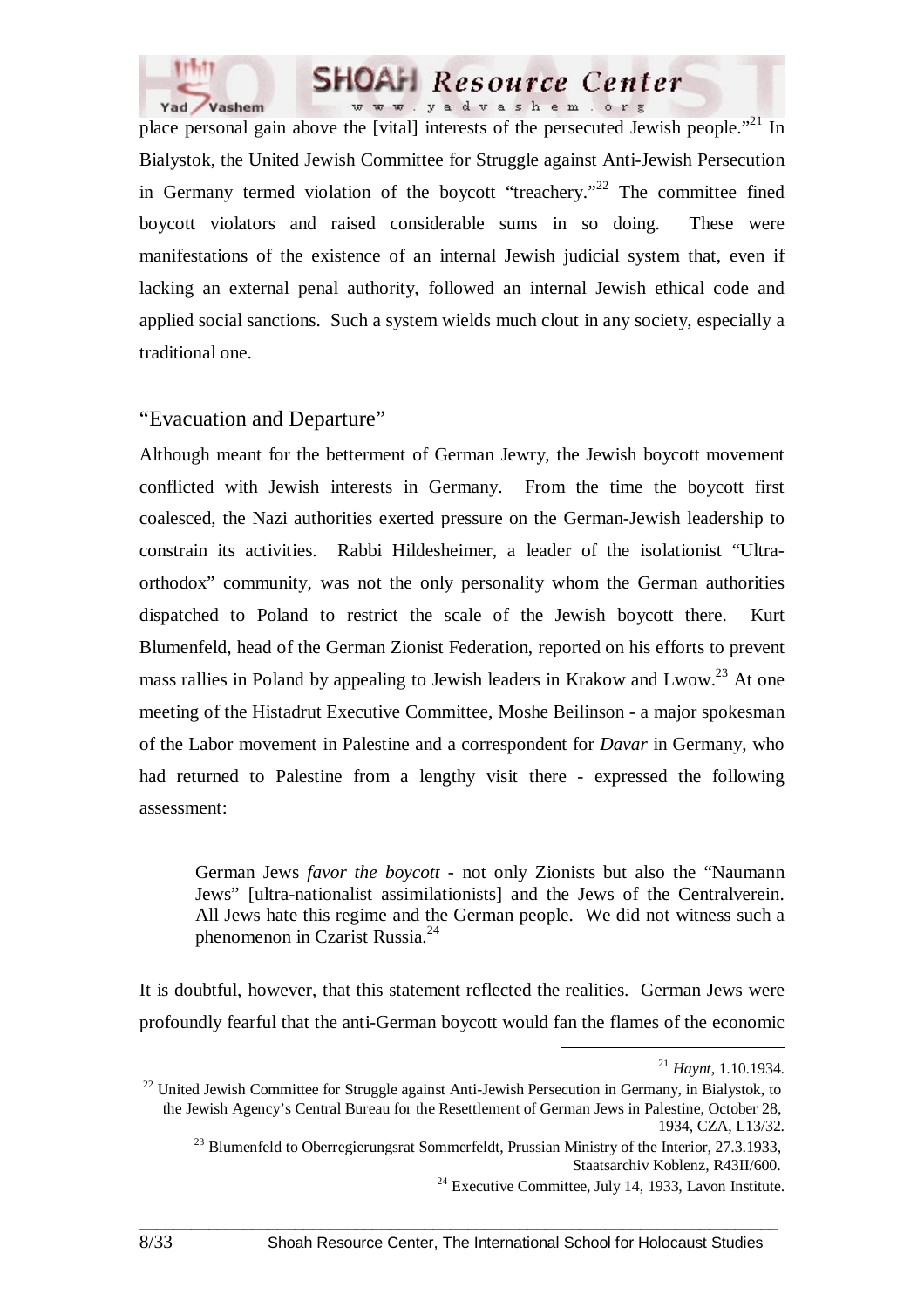

boycott against them in Germany itself. In particular, many members of the Zionist movement took exception to the boycott, believing that it could undermine the position and freedom of action of the movement in Germany. In the spring of 1933, after meeting with Jewish leaders in Germany, the Zionist Executive in Great Britain began to formulate a decision against participation in the boycott movement. They also urged other Jewish leaders to moderate their stance and refrain from supporting the boycott overtly.<sup>25</sup> Kurt Blumenfeld, in a meeting of the Histadrut Executive Committee in October 1933, expressed himself bluntly: "The boycott harms German Jews first and foremost. The boycott has no favorable results for us."26

Just as there was concern that the boycott movement would kindle the rage of German officialdom against German Jews and expose them to economic boycott measures, the Transfer Agreement endangered the status of Polish Jewry. This agreement, Jewish leaders feared, was couched in general terms that might attract supporters in Eastern Europe. During the 1930s, many Jewish leaders were aware of the contagious influence of German antisemitism on Eastern European antisemitism. Some believed that the anti-German boycott would have a deterrent effect on antisemitic elements in neighboring countries.<sup>27</sup> Many more, however, believed that the Transfer Agreement could provide an example and a standard for all players in search of a way to expel Jews from their countries.

In September 1933, when the World Jewish Congress convened in Geneva, the issue escalated into a direct confrontation between advocates of the different approaches. The Polish Jewish delegates espoused the boycott and summarily rejected the Transfer Agreement. Eliahu Mazur of Agudath Israel, head of the Warsaw *kehilla* at the time, read out a petition from his community: "Polish Jewry will not rest until the civil rights of German Jews are restored in full."28 Ch. Rasner, another delegate from Poland, spoke out even more acridly:

It is not only the affair of the German Jews, because Hitlerism threatens to strike out at other countries. [...] The Polish Fascists are starting to prepare to

 $25$  Gelber I, pp. 102, 106.

<sup>26</sup> Executive Committee, October 2, 1933, p. 8, Lavon Institute.

<sup>&</sup>lt;sup>27</sup> "The disaster of Hitlerism is that it exists not only in Germany, but the boycott not only affects Germany but also functions as a deterrent to Lithuania, Poland and Czechoslovakia." Rubashov, Executive Committee, September 25, 1933, p. 5, Lavon Institute.

<sup>28</sup> *Protocole de la II Conference Juive mondiale,* Genève, 5-8 Septembre, 1933, *(Protocole)* Eliahu Mazur, p. 67.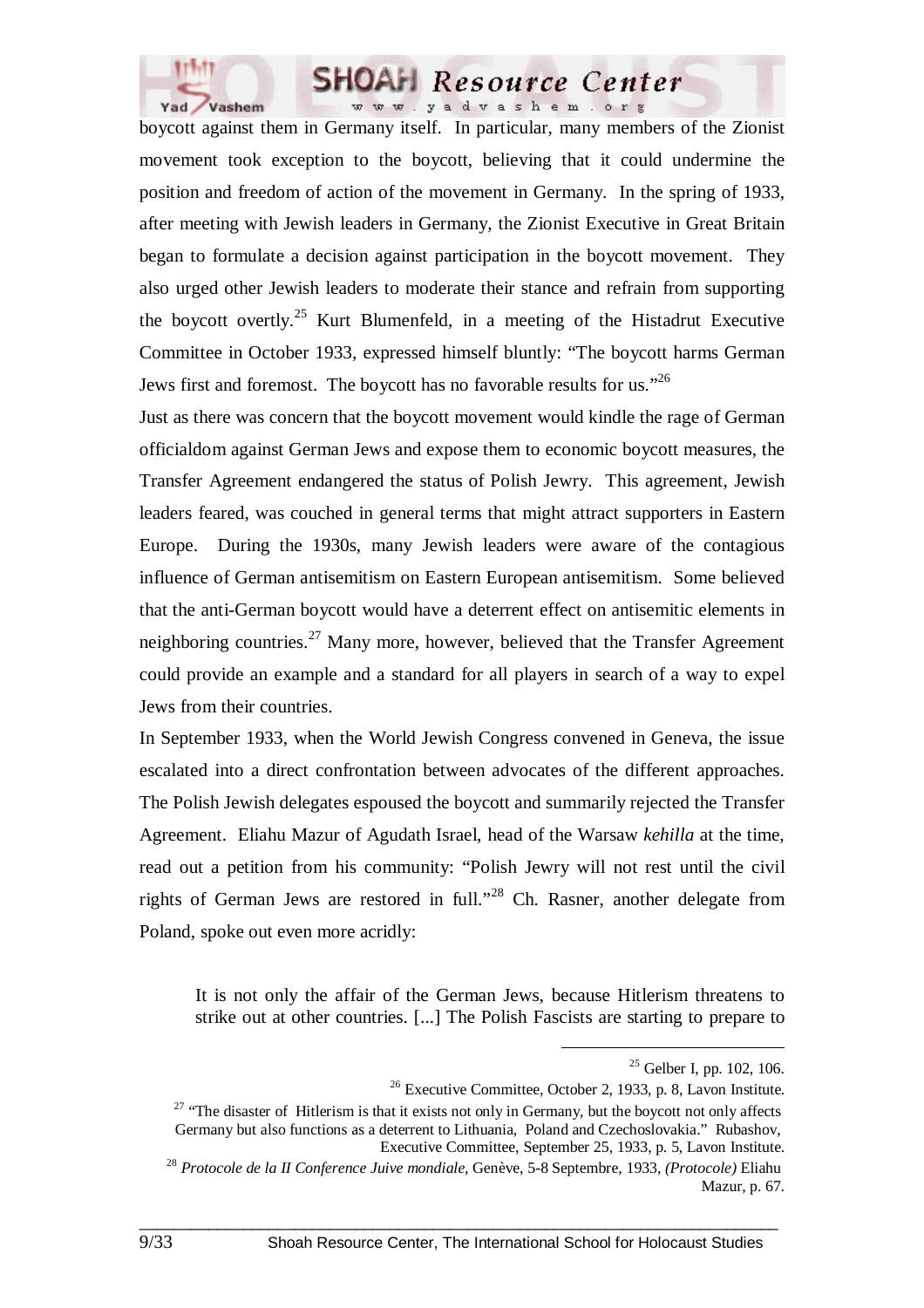

take over the model and precepts of Hitlerism. The German Jews are utterly helpless and beg us constantly to be quiet, so that things won't get even worse. But what physician asks the patient which means he should use to heal him? This international conference must proclaim an official boycott.<sup>29</sup>

**SHOAH Resource Center** www.yadvashem.org

Rasner's statement attests to a total reversal of roles between Western and Eastern European Jewry. The imagery of German Jewry as a helpless patient and Polish Jewry as the physician-healer would have been inconceivable one year earlier. In the past, it was Western Jewry that had ministered at the sickbed of Eastern European Jewry, the victim of rampant, violent antisemitism. Western Jewry's struggle for equal rights for Eastern European Jewry was rooted in its own motives, among others. It was strongly in the interest of Western Jewry to eradicate discrimination against Jews anywhere, lest such discrimination continue to serve as a model for emulation and resurface in countries where Jews had already achieved fully equal rights. The adamancy of Polish Jewry in its struggle to restore the civil rights of German Jews, and in this context the community's opposition to the Transfer Agreement, was simply an echo of the traditional Western Jewish attitude toward antisemitism in one part of the world as a menace to Jewry everywhere else, especially when the matter concerned neighboring countries such as Germany and Poland.

Polish Jewry had good reason to fear that the Polish Government would view the Transfer Agreement as a model. Poland had already tried its hand at contracts of this kind: during the emigration of Jews from Poland to Palestine in the mid-1920s (the "fourth aliya"), financial arrangements based on a principle similar to the Transfer Agreement had been made. The Polish emigrants had transferred their assets to an institution that financed imports to Palestine, and the Anglo-Palestine Bank credited these sums to them upon their arrival in Palestine.<sup>30</sup> Poland in the 1930s was searching feverishly for a solution to its demographic problems. It was the general consensus, shared by some Jews, that something had to be done about the excess population in Poland. In the immediate aftermath of Hitler's accession, mass emigration as a solution to the problem of Polish Jewry was espoused by groups on the far right, particularly the national opposition party under Roman Dmowski - the

 <sup>29</sup> Ibid, Ch. Rasner, p. 68.

<sup>30</sup> Nadav Halevi, *Economic Development of the Yishuv in Palestine 1917-1947* (Hebrew) (Jerusalem: Morris Falk Institute for Economic Research in Israel, 1979), pp. 20-21.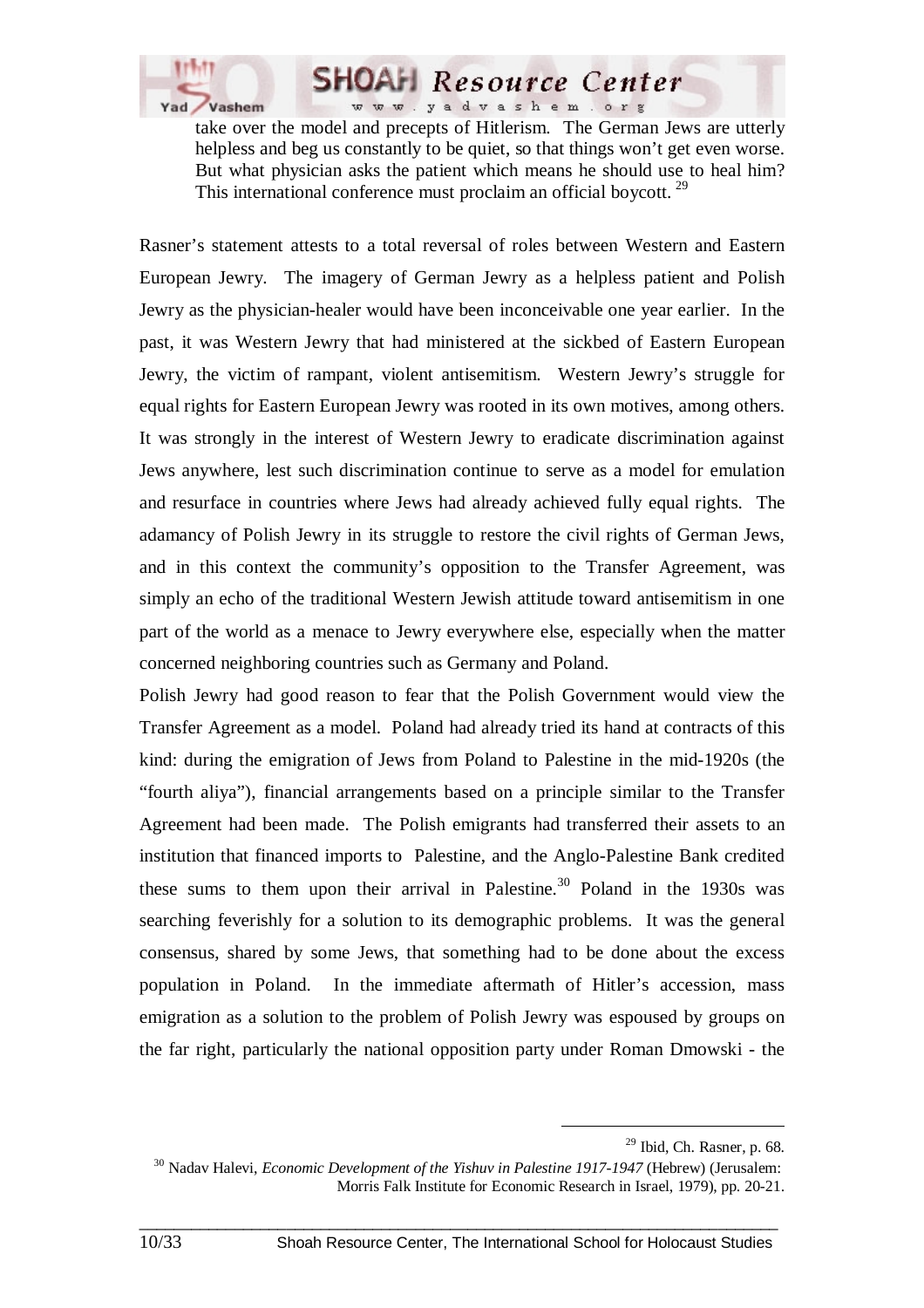



Endecja and NARA.<sup>31</sup> While NARA preached the forced deportation of Jews through direct physical threat, the Endecja spoke of tightening the economic boycott against Jews to encourage them to emigrate "voluntarily."32 Under these conditions, the Transfer Agreement became a standard for anti-Jewish circles in Eastern Europe. In Poland of the 1930s, where the espousal of Jewish emigration as the only solution to the demographic problem in Poland had become entrenched, the transfer plan became an intriguing model, thus explaining part of the staunch opposition it aroused among most of Polish Jewry. Under the prevailing international circumstances and the absence of foreseeable destinations for mass emigration, any position that mandated a mass Jewish exodus from Poland was extremely dangerous.<sup>33</sup> In late 1934, Professor Moshe Schorr, a leader of Polish Jewry, warned:

In consequence, the Jewish distress by far exceeds the general level of distress due to the present economic conditions in the East of Europe. Under these conditions and bearing in mind the absence of any possibilities of large-scale emigration, we must record with great satisfaction the fact that Palestine was able to absorb a considerable number of Polish Jews in the last few years. Nevertheless, it goes without saying that this outlet is unfortunately entirely insufficient to remedy the situation to any appreciable extent. The three million Jews resident in Poland must for all intents and purposes look to economic self-aid on the spot as the only alternative to despair and degradation pressing upon them at the present moment.<sup>34</sup>

According to Schorr and many others who were familiar with the international situation at the time, clinging to Poland was the only option. Acquainted with the economic conditions of Poland, Schorr saw no alternative but for Polish Jewry to rely on its own resources and self-aid. The social structure and economic condition of Polish Jewry in the mid-30s were as different as could be from those of German Jews. Although German Jewry had been drained of much of its wealth upon Hitler's accession to power, it was still an affluent community. Its capital was the basis on

 <sup>31</sup> Harry M. Rabinowicz, *The Legacy of Polish Jewry. The History of Polish Jews in the Inter-War Years 1919-1939* (New York: T. Yoseloff, 1965), p. 53ff.

<sup>32</sup> Abraham B. Duker, *The Situation of the Jews in Poland* (New York: American Jewish Congress), 1936, p. 28.

<sup>&</sup>lt;sup>33</sup> Dan Diner notes a novelty in the Nazi catastrophe that manifested itself long before the "Final" Solution" was implemented: the Nazi policy of prodding German Jews (and later also Austrian Jews) to emigrate at a time when they had nowhere to go. Dan Diner, "Die Katastrophe vor der Katastrophe: Auswanderung ohne Einwanderung," in Dan Diner and Dirk Blasius, eds., *Zerbrochene Geschichte, Leben und Selbstverständnis der Juden in Deutschland* (Frankfurt a.M.: Fischer, 1991), pp. 138-160 (Diner, "Die Katastrophe").

<sup>34</sup> Moshe Schorr, *The Present Position of the Jews in Poland* (London, 1935), p. 5.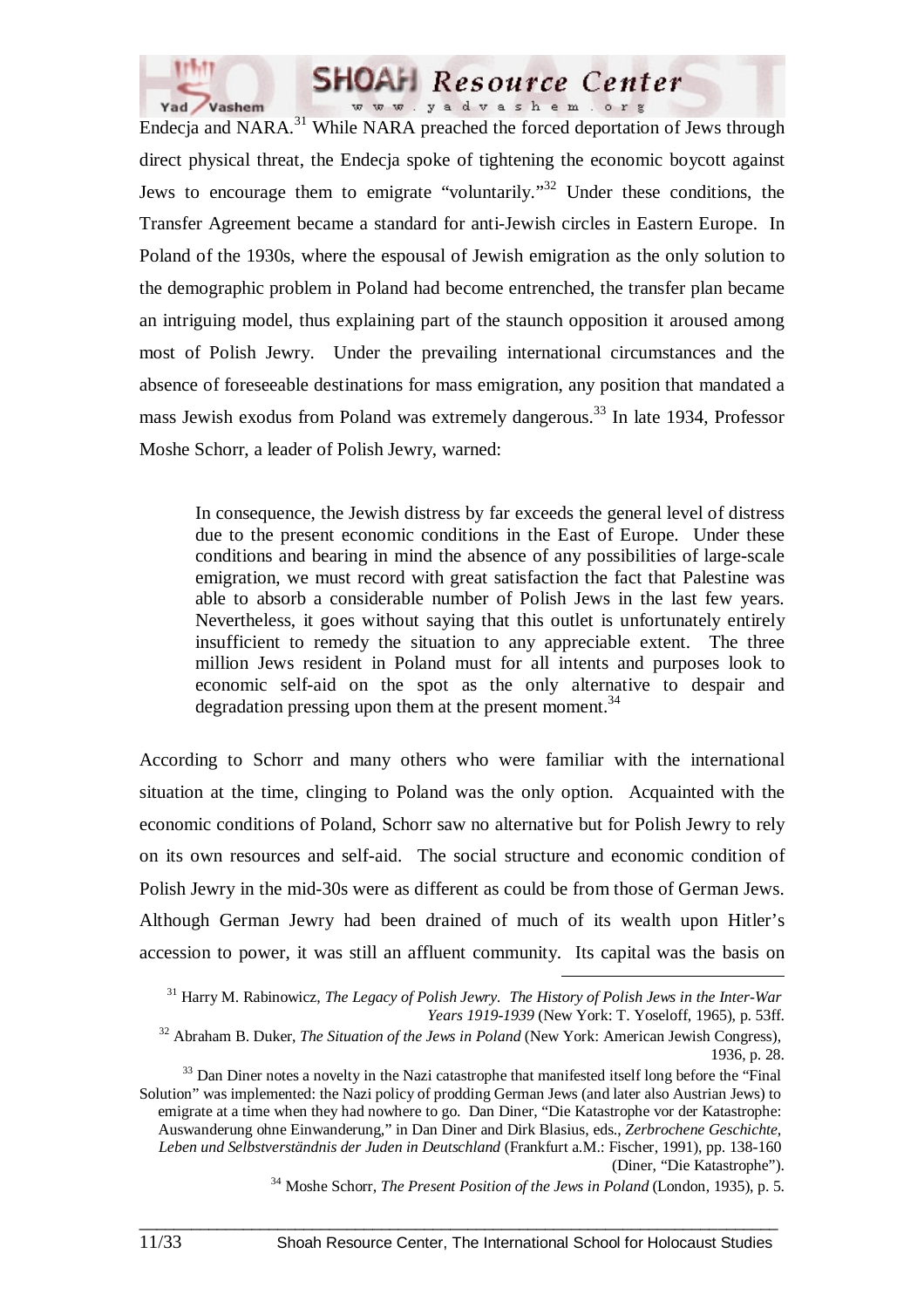

which the Transfer Agreement rested. It was the wish to salvage this capital that linked the Jewish Agency to moneyed Jews. By means of this capital - so the German authorities were promised - a basis for the mass absorption of German Jews in Palestine could be fashioned.<sup>35</sup> The Transfer Agreement, as implemented by Germany and the Jewish Agency, indeed solved the problems of an affluent class of German Jews, which managed to save some of its property and emigrate to Palestine by means of the immigration certificates granted to the wealthy.<sup>36</sup> The agreement did not improve the living conditions of the Jews left behind, and the number of such Jews who actually emigrated to Israel indirectly because of the agreement is in doubt. In view of the peculiar demographic structure of Polish Jewry, such an agreement could not have met the needs of the Jewish rank and file in this country.<sup>37</sup>

Many Jews outside Poland, too, were upset about the possible effects of the Transfer Agreement on Polish Jewry. Yizhak Gruenbaum, a prominent representative of Polish Jewry in the Yishuv, anxiously apprised Nahum Goldmann of his disagreements with Ben-Gurion.

It turned into an argument over principles, and I stressed the disaster caused by this expansion [of the Transfer Agreement, Y.W.] to the Jews of all countries that observe Hitler's actions and see that he has in fact managed to deport the Jews and hitch them to the wagon of German industry and trade. The decision has not yet been made. [...] We must also wage a war against Hitler's regime, and in Palestine this war has ceased. Shall we really not protest against the thoughts of readmitting Germany to the League of Nations? Shall we not demand that it sign a commitment to honor the Minorities Treaty since it has declared that the Jews are a national minority? Although I know the conditions for such a campaign are not convenient and favorable, this does not absolve us from having to wage it. I have no doubt that the demand itself will force Germany to moderate its decrees. Flight and organized exodus can only encourage them and induce the countries of Eastern and Central Europe to attempt to rid themselves of the Jews. In Poland, they have evidently begun to do so: terror is again on the rise.  $\left[ \ldots \right]^{38}$ 

 <sup>35</sup> Gelber II, p. 39.

<sup>&</sup>lt;sup>36</sup> Approximately 20,000 German Jews managed to emigrate to Palestine with their capital, and they accounted for 37 percent of immigrants to Palestine from Germany after the accession of Hitler. Bauer, *Jews for Sale?*, p. 10.

<sup>&</sup>lt;sup>37</sup> Diner, "Die Katastrophe," p. 153.<br><sup>38</sup> Gruenbaum to Goldmann, July 2, 1935, CZA, L22/201. A further dispute between Gruenbaum and Ben-Gurion took place during the Jewish Agency Executive meeting of November 13, 1935. Gruenbaum argued that Nazism should be fought concurrently with the transfer, in order to constrain its contagious influence . Shertok and Ben-Gurion criticized this proposal acridly, seeing no possibility of an effective struggle against Nazism. Minutes of meetings of the Jewish Agency Executive, November 23, 1935, CZA.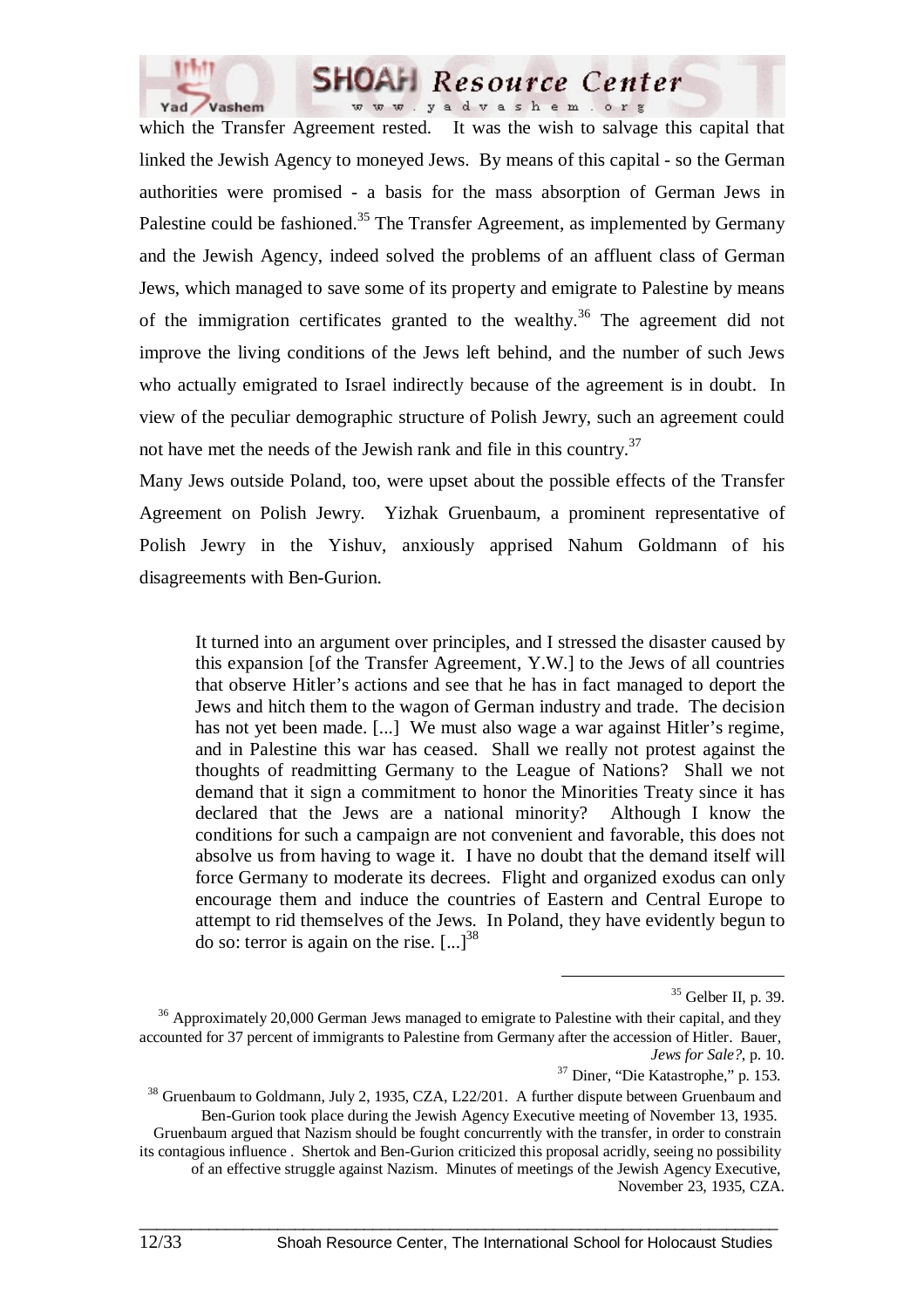

In 1935, Gruenbaum expressed reservations about the Transfer Agreement, regarding it as evidence of the willingness of Jewry to accept expulsion and thereby offer its consent to an "exodus," as he put it. But whereas Gruenbaum opposed the Transfer Agreement out of concern that rulers in Eastern Europe, especially Poland, would consider it an exemplary way to instigate an exodus of Jews, some favored the Agreement for these very reasons. Margulies, manager of the "Ha'avarah Ltd." company in Palestine on behalf of the Anglo-Palestine Bank, was enraged by the irresolution of the Zionist movement concerning the Transfer Agreement. In a sharply worded letter to Ruppin, the head of the German desk at the Jewish Agency, he wrote:

**SHOAH** Resource Center www.yadvashem.org

For the first time, the situation that Herzl predicted - the collapse of the Diaspora - has come to pass, and for the first time Zionism has an opportunity to fulfill Herzl's vision concerning the mass liquidation of this situation. It must be said that the Zionist movement has not proved itself fit to undertake this mission. Herzlian Zionism, based on the thesis that all peoples are antisemitic, instructed us to prepare in advance for the exodus, so we would be ready when the time came. When the time came, all the Zionist movement did was act incensed at the fulfillment of its predictions.<sup>39</sup>

Subsequently, in 1936, Gruenbaum himself became convinced that exodus was the only solution to the predicament of Polish Jewry.<sup>40</sup> Afterwards, Gruenbaum even denied that there was a contradiction between recognition of the economic and structural necessity of a Jewish departure from Poland and continued struggle for equal rights in Poland. With Gruenbaum's change of outlook and his full recognition of the need to leave Poland, his initial opposition to the Transfer Agreement became meaningless.

Another ardent supporter of mass Jewish emigration from Poland was the leader of the Revisionist movement, Vladimir Jabotinsky. In the mid-1930s, through his contacts with the Polish Foreign Ministry, he worked out an "evacuation" plan in the hope that Poland could influence the Mandatory Government to modify its policy on

 <sup>39</sup> See Gelber II, p. 43.

<sup>40</sup> Yizhak Gruenbaum, "Evacuation and Departure," in Yizhak Gruenbaum, ed., *The Wars of Polish Jewry 1913-1940* (Hebrew) (Tel Aviv: "Haverim," 1941), pp. 407-425.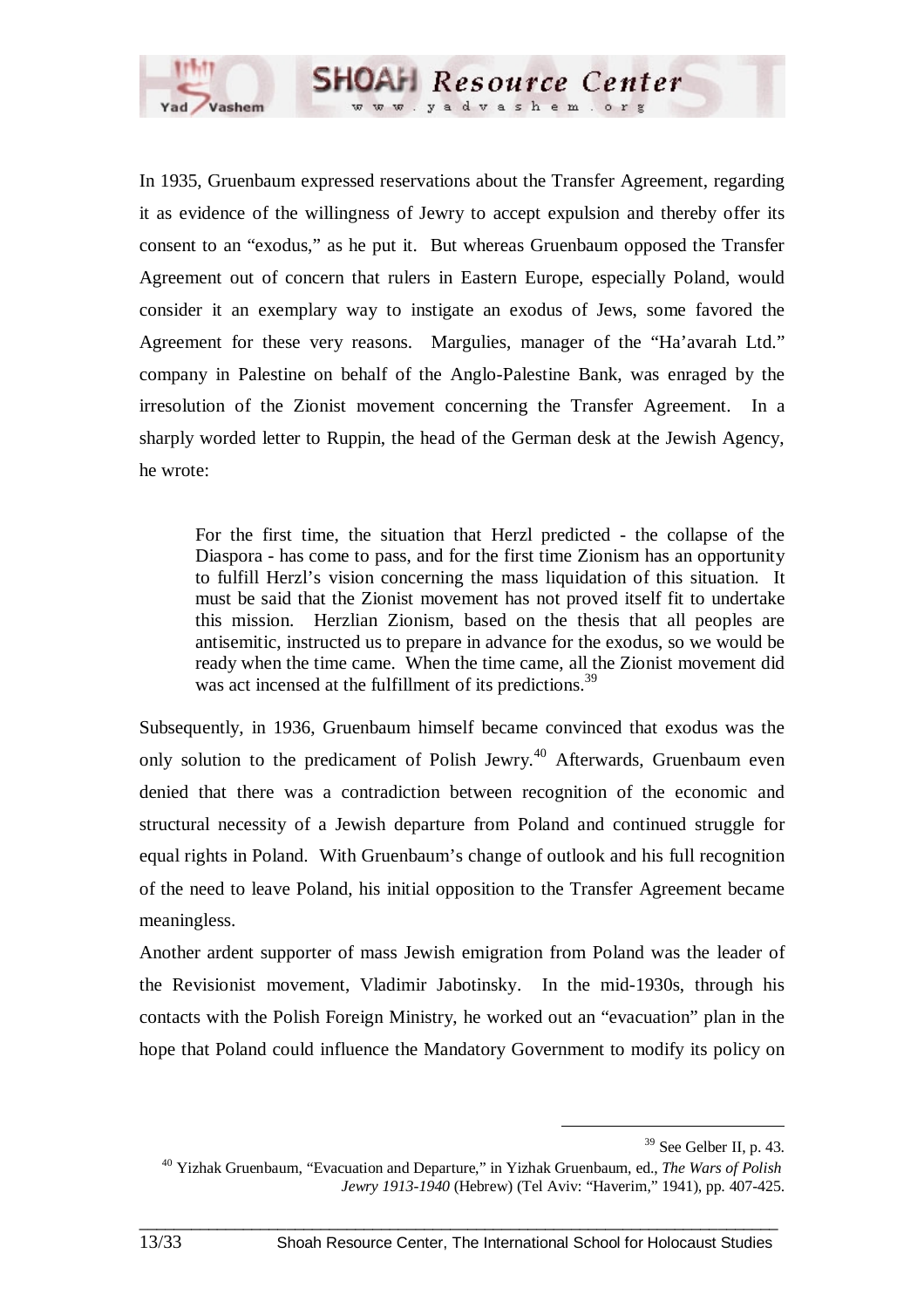

Jewish immigration to Palestine.<sup>41</sup> Jabotinsky was a staunch opponent of the Transfer Agreement and a leading supporter of the boycott. Importantly, the Transfer Agreement reflected the spirit of Mapai, which favored gradual, controlled Jewish immigration that took care to keep the number of immigrants and the Yishuv's financial resources - *aliya* and the economic absorption capabilities of Palestine - in balance. Under such circumstances, Jabotinsky's evacuation plan did not stand a chance. The Mandatory Government opposed mass Jewish immigration, as did Mapai, the ruling political power in the Yishuv. Jabotinsky interpreted the rejection of his evacuation plan as yet another manifestation of Mapai's efforts to curb the *aliya* of the lower-middle class, lest such immigration sabotage its plan to build a socialist society in Palestine.<sup>42</sup>

Just as Jabotinsky supported the evacuation plan for Polish Jewry, the leader of the Zionist-Revisionist party in Germany, Georg Kareski, favored the emigration of all of German Jewry. To accomplish this, Kareski urged world Jewry to purchase German goods in order to facilitate the successful emigration of Jews from Germany.<sup>43</sup> The Revisionist movement in Germany and its party, the Jewish State Party, found themselves in an especially sensitive and complex situation. On the one hand, the movement had no interest in harming its relations with the authorities and therefore could not oppose the Transfer Agreement, as the Revisionist movement in Poland did. On the other hand, it was even more emphatically enjoined from supporting the boycott movement, because such support conflicted with the posture of the German authorities. Kareski even tried vainly to persuade Jabotinsky and the Zionist Revisionist Organization to deny the international Jewish boycott their support. Evidently, he managed to convince the German authorities for several years that he had no binding relationship with Revisionist groups outside Germany, and this was a major factor in his political survival. Kareski's support for mass Jewish emigration from Germany also coincided with the aims of the Germans, who attempted to help Kareski consolidate his position in the Jewish institutional constellation - an astounding story in its own right. From late 1937 on, the authorities took a dimmer

 <sup>41</sup> Yaacov Shavit, *Jabotinsky and the Revisionist Movement 1925-1948* (London: Frank Cass, 1988), pp. 220ff (shavit, *Jabotinsky*).

<sup>42</sup> Ibid., p. 338.

<sup>43</sup> Francis R. Nicosia, "Revisionist Zionism in Germany (II), Georg Kareski and the Staatszionistische Organisation, 1933-1938," in *Year Book of the Leo Baeck Institute*, XXXII (1987), pp. 231-267, 253, 259.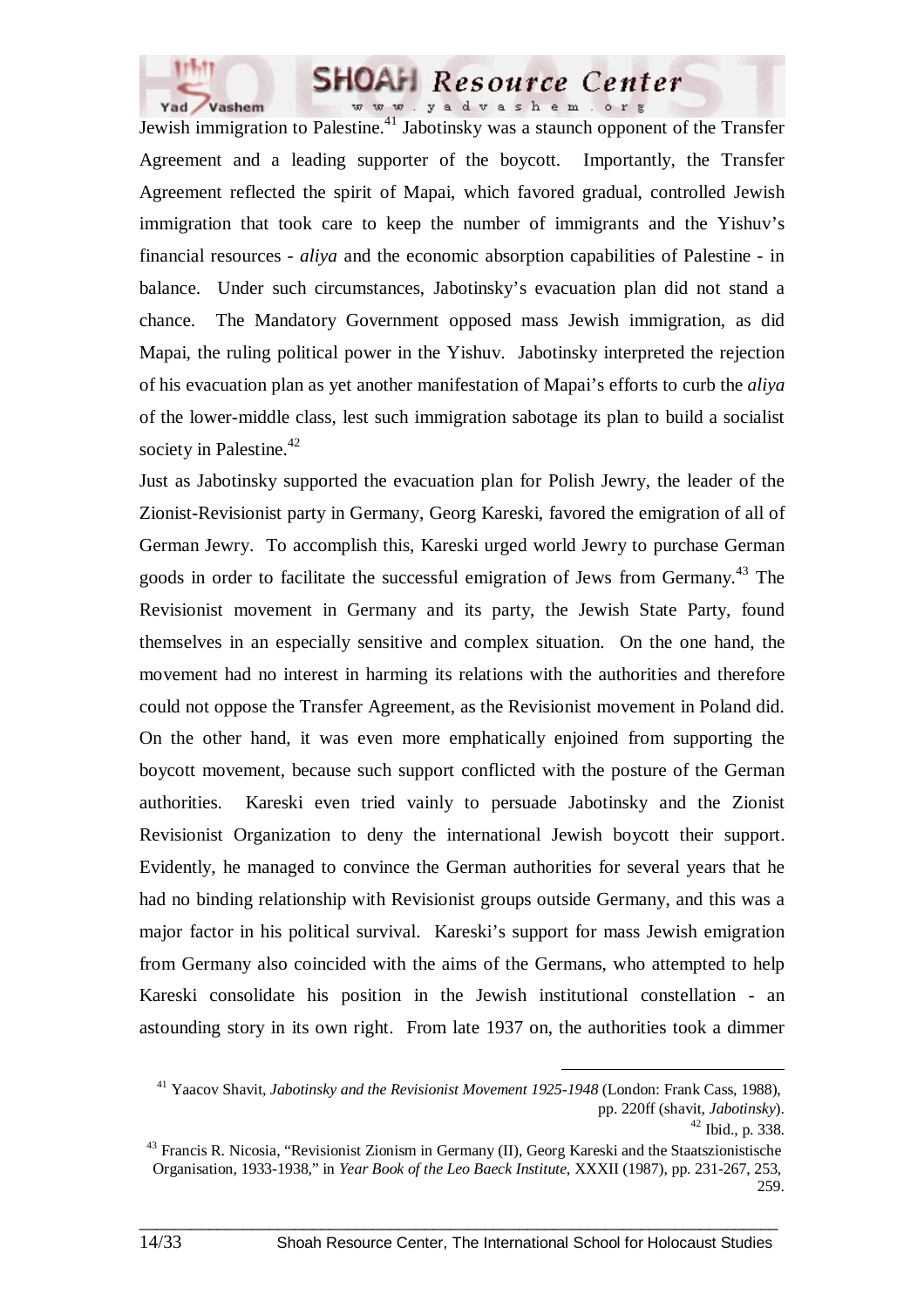

view of the Jewish State Party and suspected it of interrelating and collaborating with Jabotinsky's movement. This change in attitude eventually led to the party's demise.

**SHOAH** Resource Center www.yadvashem.org

### The Rich and the Poor

The economic plight of Polish Jewry in the 1930s could hardly have been worse. Contemporary press reports and reviews presented at international Jewish congresses and conferences paint a grave picture of poverty and starvation among much of the Jewish community in Poland. Under these conditions, the boycott against Nazi Germany may be considered a clear manifestation of Polish Jewry's willingness to make an economic sacrifice to protest events in Germany. The boycott depressed Jewish business activity and exposed Jewish merchants to competition by depriving them of their share of trade with Germany. The association of Jewish merchants was a major proponent of the boycott movement in Poland - a puzzling circumstance, considering that the very principle of boycott was totally alien to the economic thinking of merchants. "The Jewish shopkeeper is interested in keeping merchandise anonymous," claimed Zalman Rubashov (Shazar), "so that customers will not get accustomed to inquiring about the manufacturer of the goods, because this would rebound against Jews."44 Rubashov was exceedingly sensitive to the voice of Polish Jewry and regarded the willingness of Jewish businessmen and merchants to fight the Nazis in disregard of profit considerations as evidence that the boycott was "the true national response."

The subsequent train of events proved that the initiators of the economic boycott could become its principal victims. From the German perspective, the Jewish action in organizing the boycott uncovered the mythological "world Jewish conspiracy" of which Nazi ideology had been warning for years.<sup>45</sup> The Nazi leadership was so agitated by the boycott that the nature of the Jewish action - a response to a German anti-Jewish policy rather than an independent Jewish initiative - was evidently forgotten at times. The interpretation of the boycott in German ruling echelons also blinded them to the negligible damage that the boycott actually caused the German economy. Economic antisemitism, a common phenomenon in Eastern European countries, exploited the Jewish boycott movement to reopen the debate on the Jews'

 <sup>44</sup> Executive Committee, September 25, 1933, p. 5, Lavon Institute.

<sup>45</sup> Daniel Frankel, *On the Edge of the Abyss: Zionist Policy and the Question of German Jewry, 1933- 1938* (Hebrew) (Jerusalem: Magnes, 1994), pp. 45-46 (Frankel, *On the Edge of the Abyss*).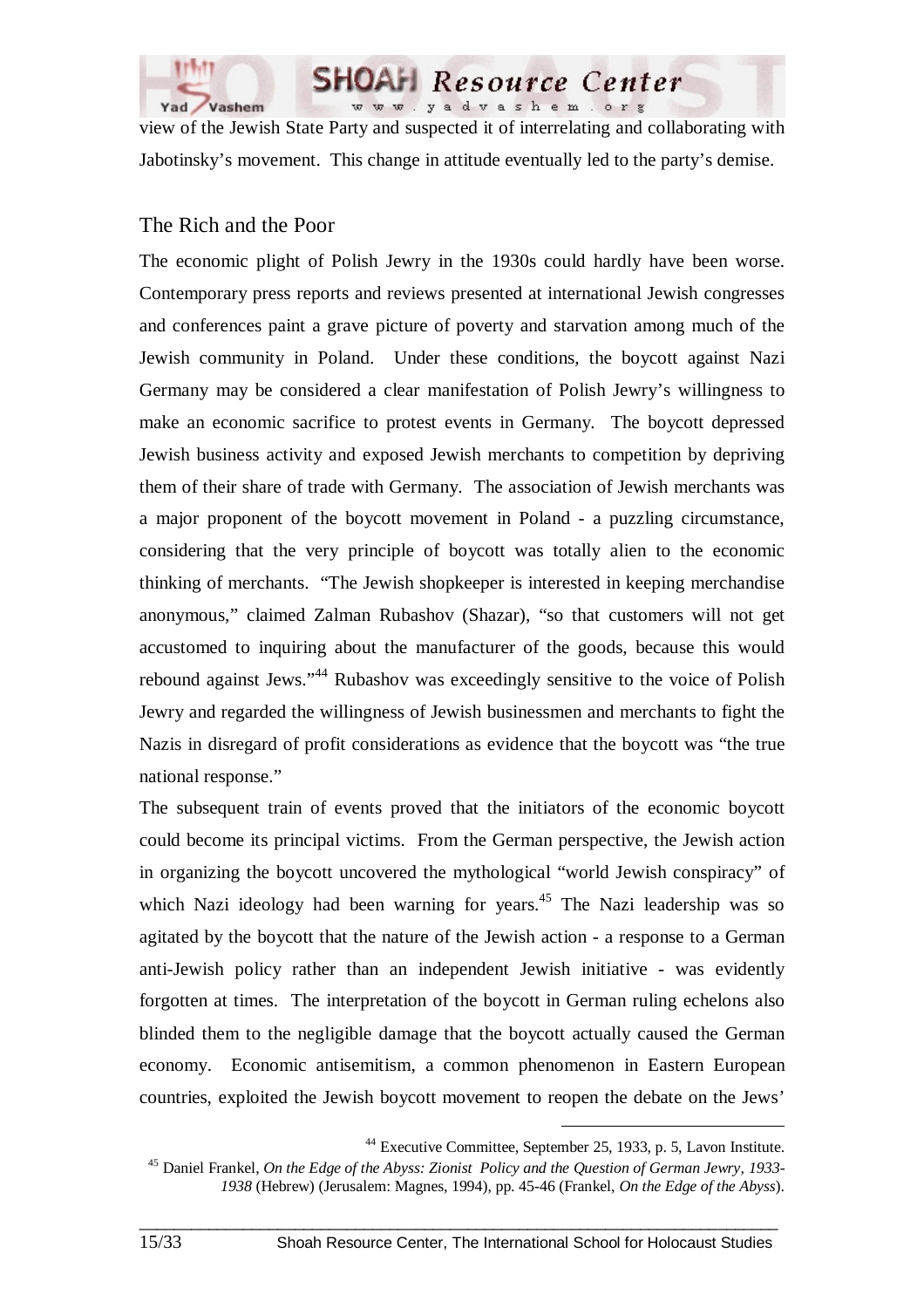

centrality to the economy in general and trade in particular. In 1933, the German press reported a protest by the Lithuanian government and merchants against the boycott that Jewish businesses had placed on German goods in Lithuania. According to these reports, the Lithuanian merchants' association resolved to launch a campaign against the dominance of Jews in the Lithuanian economy.<sup>46</sup> In Romania, the German diplomatic mission planned to activate the German minority and press in Romania to foment an anti-Jewish boycott movement.<sup>47</sup> Rumors from Poland spoke of an economic boycott that Poles had imposed on Jewish merchants in rural areas of that country.48 This boycott expanded to troubling proportions in the second half of the 1930s, embracing many Polish cities and towns. It attracted the support of many local authorities; the central administration treated it with sympathetic neutrality.<sup>49</sup>

Whether there was a direct connection between the Jewish boycott on German goods and the economic boycott against Jews, or whether Nazi propaganda stressed such a linkage for its own purposes, the anti-German boycott exacted a heavy price from its participants. In this sense, the rumors and reports of an impending economic agreement between Nazi Germany and the Yishuv, under the auspices of the Jewish Agency, dealt the initiators of and participants in the boycott an extremely heavy moral blow. As soon as details of the agreement became known, it became difficult to persuade Jewish merchants to join the boycott and assume its economic risks and hardships. The Transfer Agreement destroyed the moral base for demanding an economic price from Polish Jewry, which was in any case impoverished. The German Foreign Ministry monitored the conflict of interest between German and Polish Jews with great interest. For example, the German embassy in Warsaw reported that the boycott committees were under pressure to use their funds on behalf of local Polish Jews and not for Jewish refugees from Germany, as was the practice.<sup>50</sup> The embassy also reported on the owner of a Jewish bank in Warsaw, who was spreading his

<sup>&</sup>lt;sup>46</sup> Staatsarchiv Abteilung Mersseburg, GStA Mersseburg, Rep. 77, Tit. 856 Nr. 201. A different picture emerges in a report from the German embassy in Lithuania, according to which the Lithuanian authorities refused to counteract the boycott until the German press took a more favorable attitude toward Lithuania. German Legation in Lithuania to Foreign Ministry, Berlin, 19.4.1934, PA, Bonn, R 99530.

<sup>&</sup>lt;sup>47</sup> German Consulate in Timisoara to Foreign Ministry, Berlin, 27.5.1933, BAP 09.03 Konsulat Temesvar Akt. 98.

<sup>48</sup> Deutsches Nachrichtenbüro, 29.1.1936, PA, R 100210.

<sup>49</sup> Emanuel Meltzer, *Political Struggle in a Trap: Polish Jewry 1935-1939* (Hebrew) (Tel Aviv:

Diaspora Studies Institute, Tel-Aviv University, 1982), (Meltzer, *Political Struggle*) pp. 54ff.

<sup>50</sup> German Embassy, Warsaw, to Foreign Ministry, Berlin, 22.4.1935, PA, R 99532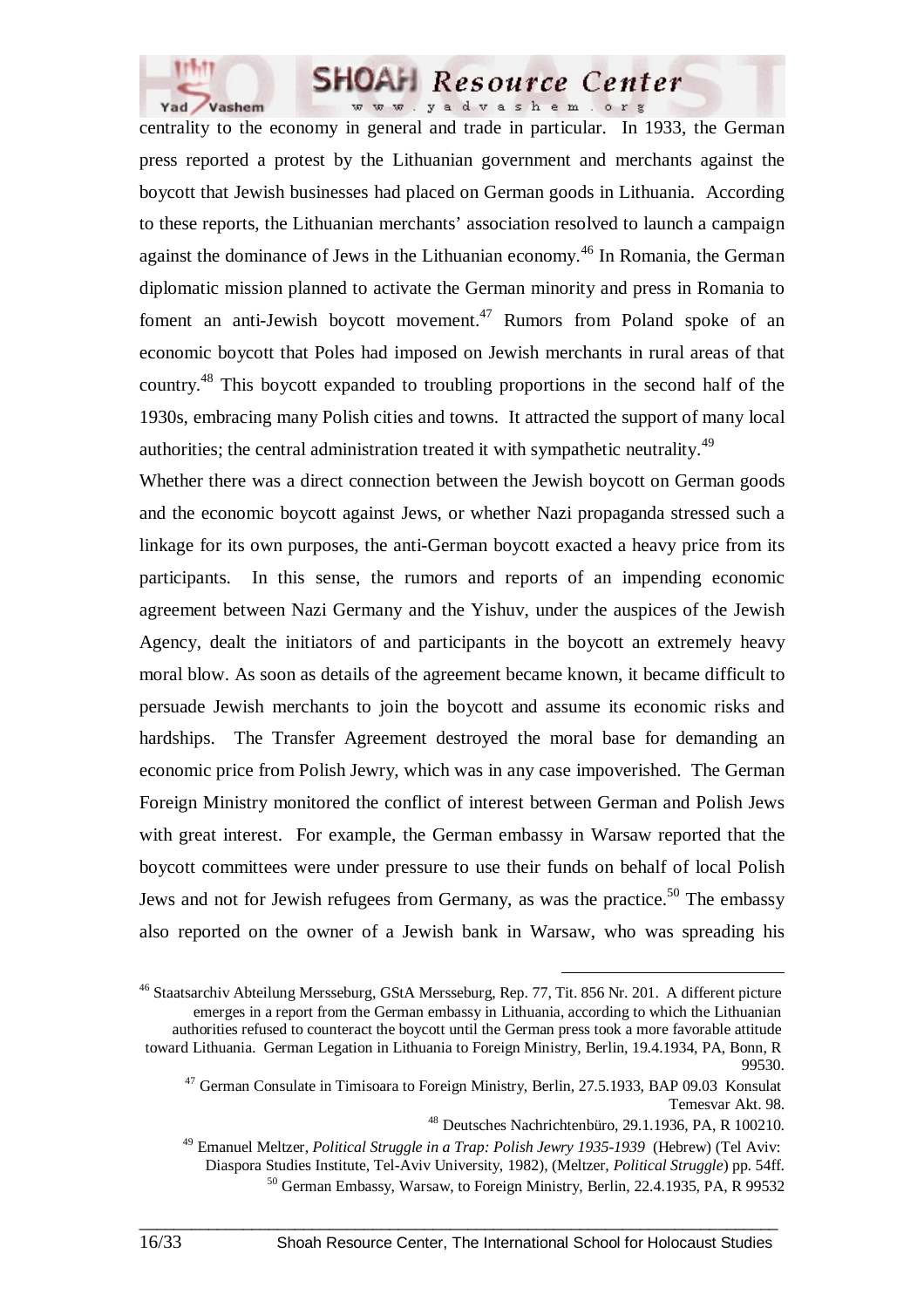



opinion among Jewish circles that, "The boycott is aggravating the harsh economic situation of the Jewish masses in most countries, a situation that was difficult even without the boycott, and therefore the boycott should be phased out."<sup>51</sup>

German officials monitored the boycott movement for any evidence of possible fissures. The movement, headquartered in the United States, began with the famous rally sponsored by the American Jewish Congress under Stephen Wise in Madison Square Garden, New York, on March 27, 1933. It had a class aspect that crossed continental distinctions, and it evoked greatest sympathy among small merchants and people of meager means, rather than among big business people.<sup>52</sup> The Germans chose to view this as proof of a schism between Jews of Eastern European and German origin, as the secretary of state of the Reich Chancellery expressed it:

In spite of its seeming success, for the Jews in America, too, the boycott is a double-edged sword. … Moreover, on account of economic interests, leading businessmen among them who have German assets at their disposal have violated it, so that a rift has already developed within American Jewry ("white" Jews against the so-called "kikes," or Eastern European Jews). <sup>53</sup>

Indeed, Eastern European Jews in the United States were deeply committed to the boycott movement.54The centrality of activists of Eastern European origin in this branch of the movement was sometimes manifested in an attempt to emulate the Eastern European model. For example, Zelig Tygiel, a major activist in the boycott committee and treasurer of the Federation of Polish Jews in America, proposed

...that the Boycott Committee be divided into two committees. One is to be a boycott committee and the other an Anti-Nazi Committee, as arranged at present in Poland. A large number of non-Jews who will not want to affiliate themselves with the Boycott Committee will be willing to work on an Anti-Nazi Committee.<sup>55</sup>

<sup>53</sup> The Chancellor's Office alleged that both the Foreign Ministry and the Ministry of Propaganda had received similar reports. Leo Baeck Institute (LBI), New York, *The State Secretary in the Chancellor's Office*, Berlin, 28.2.1934, Max Kreutzberger Research Papers, AR 7182, Box 19, Folder 2. <sup>54</sup>Boycott Bulletin, issued by the Jewish Representative Council for the Boycott of German Goods and

 $\_$  ,  $\_$  ,  $\_$  ,  $\_$  ,  $\_$  ,  $\_$  ,  $\_$  ,  $\_$  ,  $\_$  ,  $\_$  ,  $\_$  ,  $\_$  ,  $\_$  ,  $\_$  ,  $\_$  ,  $\_$  ,  $\_$  ,  $\_$  ,  $\_$ 

morning, October 7, LBI-NY, Max Kreutzberger Collection, Addenda.

 $51$  Ibid.

<sup>52</sup> Bauer, *Jews for Sale?*, p. 11.

Services, October 5, 1934, LBI-NY, Max Kreutzberger Research Papers, AR 7183, Box 4, Folder 2. <sup>55</sup> American Jewish Congress, Boycott Committee 1934-1936, minutes of Boycott Conference, Sunday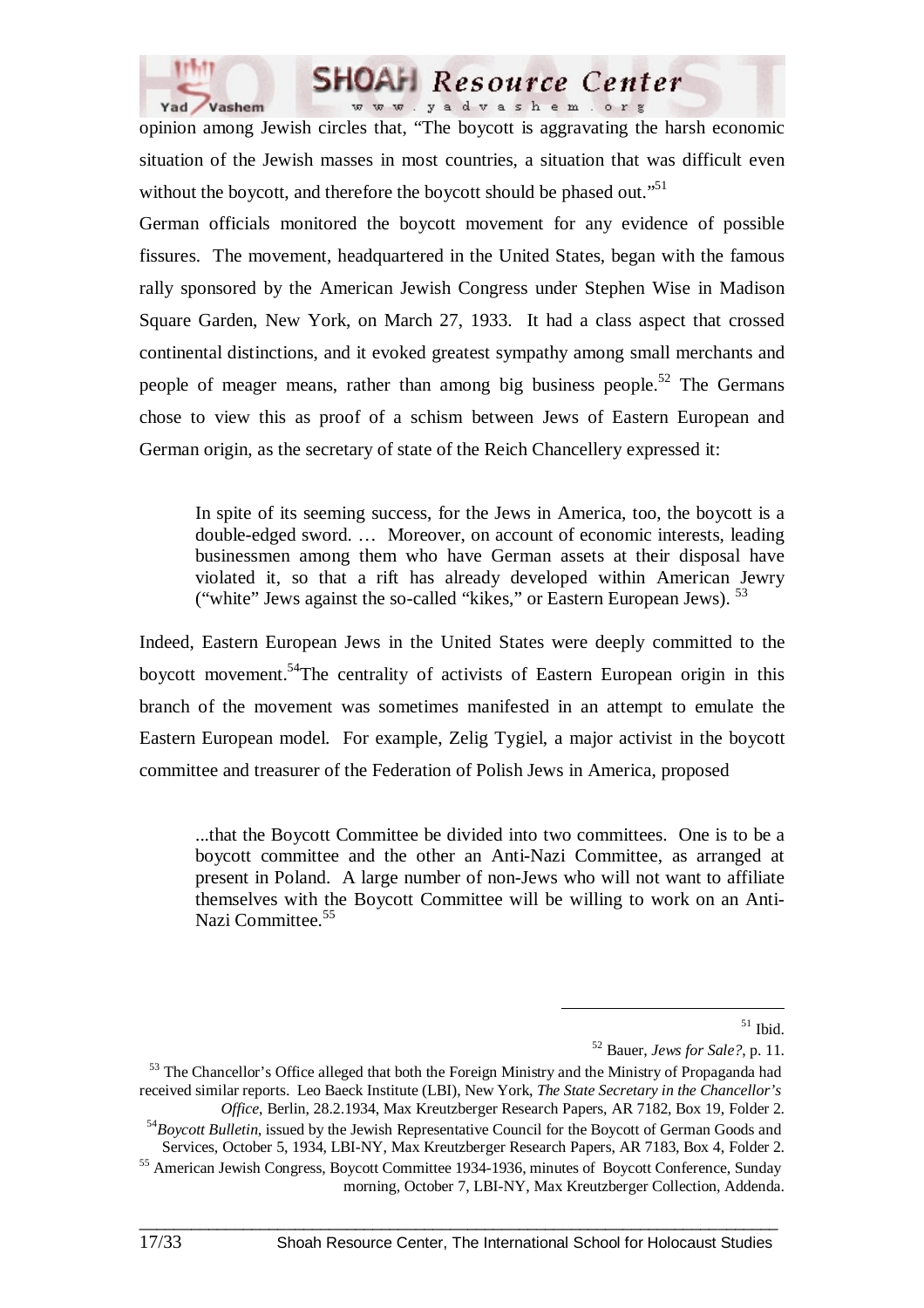

In contrast, Joseph Tenenbaum, an American Zionist of Eastern European origin and one of the prominent personalities in the boycott movement, stressed the difference between Polish-Jewish mobilization and American-Jewish mobilization, taking into account the vast disparity in the economic circumstances of Jews in these countries. He remonstrated:

**SHOAH** Resource Center www.yadvashem.org

The Boycott is one field where the Jewish tongue cannot conquer the German pocketbook. Being an honest man, I do not like to deceive others because I cannot deceive myself. If the American Jewish Congress feels that it has neither the will nor the power to conduct the boycott as the poor Polish Jews did, or as the Belgian or Egyptian do for that matter, then let us be honest with ourselves and admit it. I, for one, refuse to head a committee that has been given the shadow of power without the means of power to execute its mandate.<sup>56</sup>

Even from the Jewish-American perspective, albeit that of Eastern European Jews, the willingness of Polish Jews to make sacrifices left a deep impression.

The more institutionalized the Transfer Agreement became, the more loudly its critics expressed themselves in drawing clear distinctions between the economic sacrifice required of world Jewry and saving the assets of German Jews. In the April of 1935 meeting of the Zionist General Council in Jerusalem, the Revisionist delegates emphasized this point. Ben-Horin considered the Transfer Agreement "a sentiment of compassion for our brothers in Germany, whom we must save," whereas "there are many countries where Jews are much worse off than are German Jews, yet we have never heard that we have to yield on matters pertaining to the dignity of our people."<sup>57</sup> At the same meeting, Hoffman asked how it was possible to urge Diaspora Jews to incur losses and sever longstanding trade relations with Germany while the Yishuv was violating the boycott.<sup>58</sup> According to a report by the German Ministry of Propaganda on the Nineteenth Zionist Congress (Lucerne, 1935), Dr. Emil Schmorak of the General Zionist party expressed opposition to the Transfer Agreement, claiming, "The boycott movement will be unsustainable in Poland, where it entails heavy financial losses, at a time when the Zionist Executive declares itself willing to

<sup>&</sup>lt;sup>56</sup> "Report on Activities of the Boycott Committee," presented at the meeting of the Administrative Committee, October 16, 1934, by Joseph Tenenbaum, LBI-NY, Max Kreutzberger Collection, Addenda.

<sup>57</sup> Meeting of the Zionist General Council in Jerusalem, April 4, 1935, p. 247, CZA. 58 Ibid., p. 250.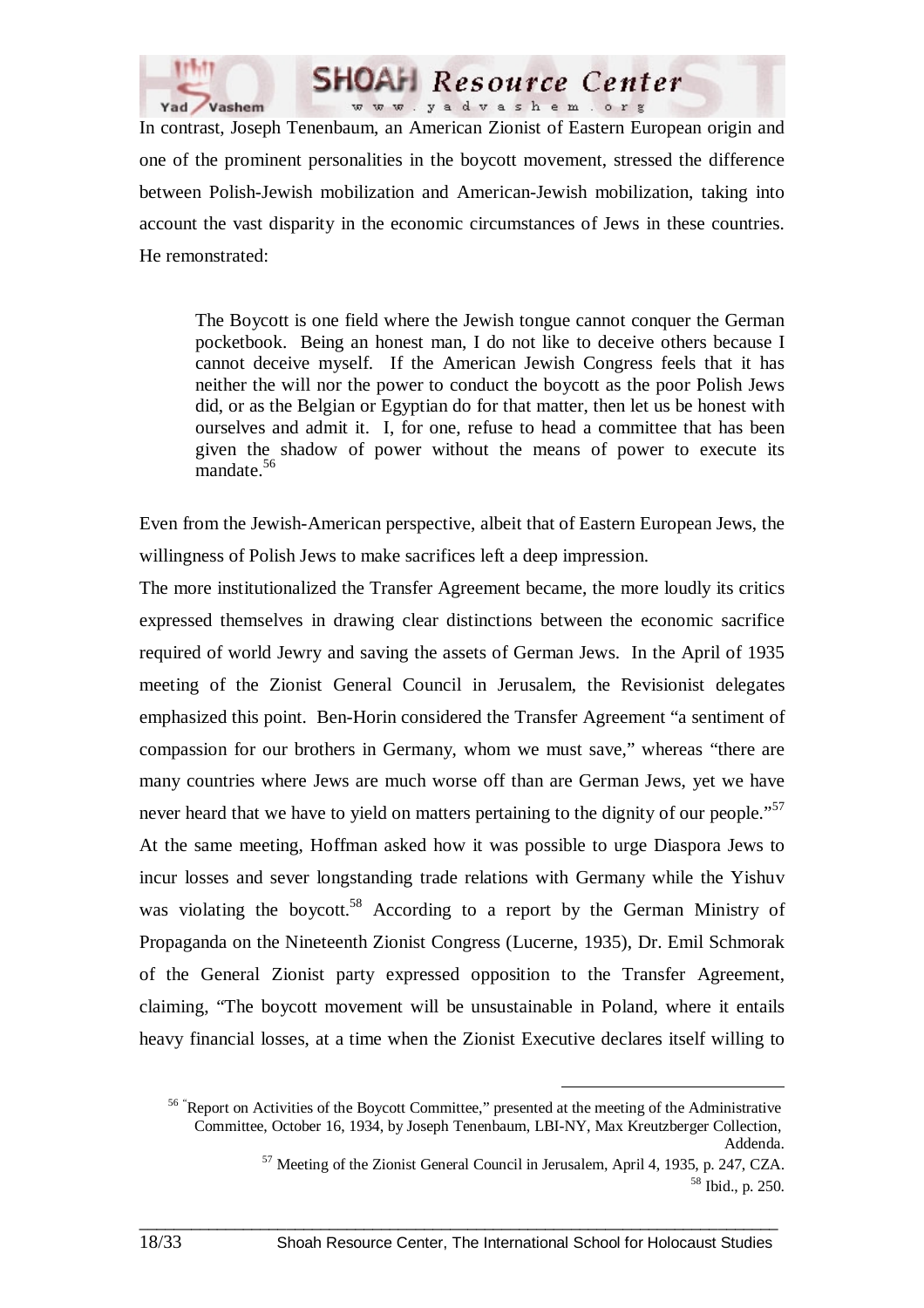

serve as an agent for German goods."<sup>59</sup> The minutes of the Zionist Congress indeed indicate that Schmorak regarded support of the Transfer Agreement as evidence of double values.

**SHOAH** Resource Center www.yadvashem.org

#### "Boycottism" vs. Zionist Fulfillment

Unlike the Transfer Agreement, the product of an initiative taken by individuals that bore a resemblance to an international treaty, the boycott movement was a spontaneous if organized action. The organizers of the movement in Poland considered the popular nature of the movement quite important, as reflected in their statements. Rasner, one of the Polish delegates to the World Jewish Congress in Geneva in September 1933, declared, "The six million Jews in the world have already declared a boycott, instinctively and spontaneously"60 and Wolkowicz, representing the boycott committees at the World Jewish Congress in Geneva in August 1934, spoke of the "healthy instinct of the Jewish masses" as a basis for and source of the boycott.61 The power of the boycott was rooted in broad moral consensus among the Jewish rank and file, as expressed by Wolkowicz: "The mood of the Jewish masses was such that every attempt to breach the boycott was necessarily followed by mass protests against the violator and consequent severe material and moral losses."<sup>62</sup>

The Yishuv leaders also considered the boycott a *vox populi*. "All of Jewry is enthusiastic about the boycott," said Zalman Aharonowitz (Aranne). "A worldwide war on Hitlerism is being organized through the boycott," claimed Eliahu Golomb, a mainstay of the Hagana, and Eliezer Kaplan, a member of the Jewish Agency Executive and the director of the Agency's Finance Department, added, "I admire this spontaneous outburst from both the political and the educational standpoints."<sup>63</sup>

Indeed, the Jewish boycott was an act of great symbolic value that underscored the Jews' unwillingness to bow to fate and resign themselves to the Nazis' antisemitic policies. Nevertheless, its economic logic and political weight were dubious. Among its advocates, one of the main factors was the preservation of Jewish dignity, whereas

<sup>&</sup>lt;sup>59</sup> Jewish Telegraphic Agency, Prague, Jahrgang III, Nr. 203, September 5, 1935, Reich Ministry for Public Enlightenment and Propaganda, BAP, Nr. 1158.

<sup>60</sup> Minutes of the World Jewish Conference, Geneva, September 5-8, 1933, p. 68.

<sup>&</sup>lt;sup>61</sup> Report by Wolkowicz (Vereinigtes Comite Warschau) to the World Jewish Congress in Geneva, August 20-23, 1934, CZA, A 127-140.

 $62$  Ibid.

<sup>63</sup> Executive Committee, September 25, 1944, Lavon Institute.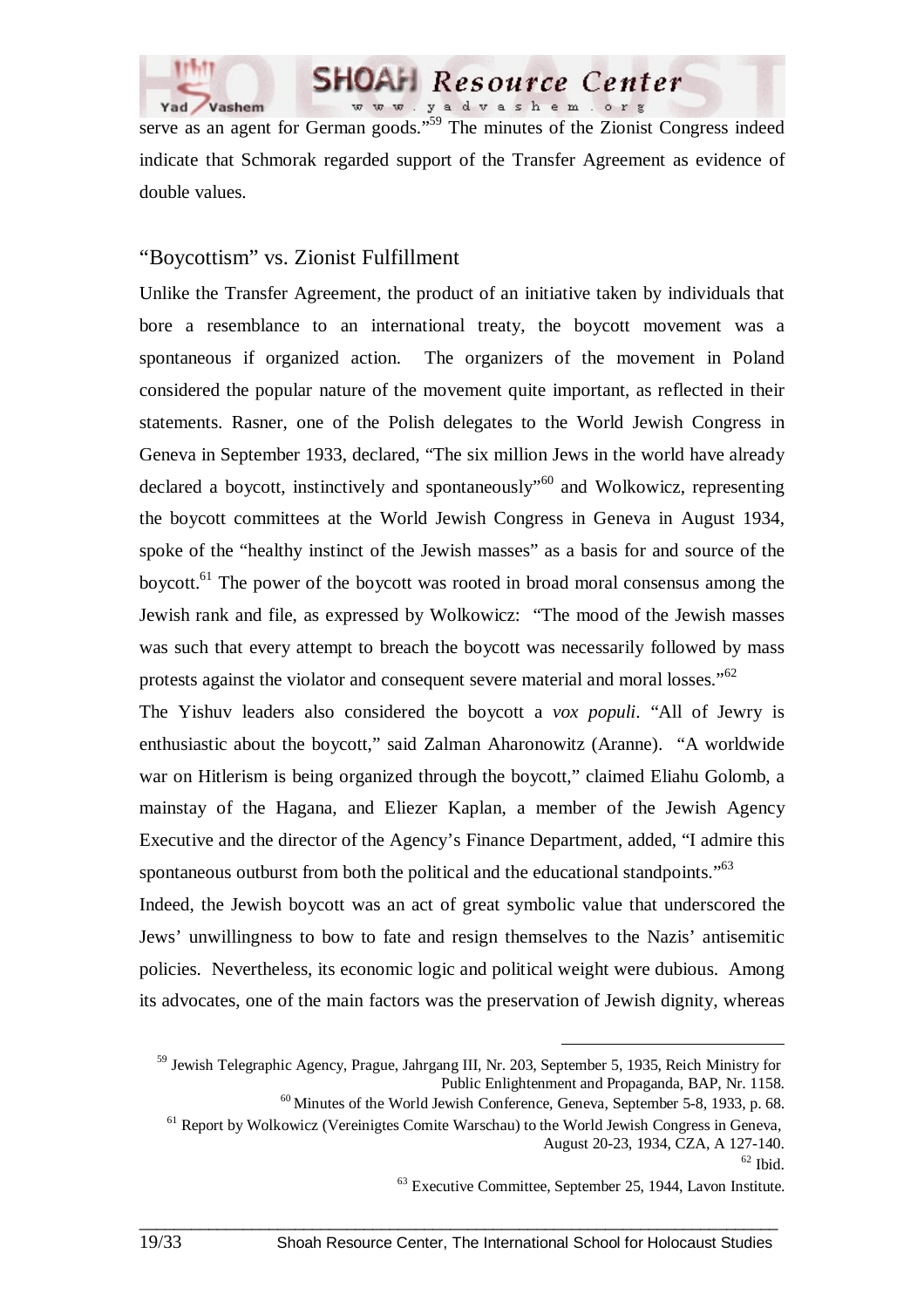

dignity and pride, for which the boycott movement functioned, were considered luxuries from the perspective of the Zionist enterprise. The joint delegation of Polish Jewry to the World Jewish Congress in Geneva in 1933 unanimously protested the Transfer Agreement, and many of the delegates termed it a "disgrace" (*Schande*).<sup>64</sup> "The Palestinian agreement pains us because it infringes on our dignity and weakens the Jewish people in its struggle," declared Henryk Rosmarin, one of the delegates from Poland.<sup>65</sup> The Zionist movement found itself in a profound conflict between transfer and boycott and, in the broad sense, between the needs of the Yishuv and the sentiments of the Jewish people.

This was an extremely difficult test for the fledgling national movement. Zionism, which had derived its moral strength from its self-perspective as safeguarding the Jews' existential interests in the Yishuv and the Diaspora, suddenly had to decide between conflicting interests. As noted above, however, the Zionist Executive in London was skeptical about the boycott movement and its ability to help bolster the position of Jews in Germany. As far back as April 1933, the Jewish Agency Executive in Jerusalem had taken a position in favor of continued diplomatic action against Nazi Germany, but against boycott activities.<sup>66</sup> This attitude, however, was expressed internally only; for the record, the Zionist movement refrained from adopting any fundamental position on the issue.<sup> $67$ </sup> As the Eighteenth Zionist Congress approached, there were initiatives to postpone the Congress or refrain from a general open debate on the issue of German Jewry. Nahum Goldmann even suggested that the boycott not be discussed at the Zionist Congress at all, because it was not specifically a Zionist matter but of concern to all of Jewry. Eventually, when it was decided that an issue as important as the situation of German Jewry could not be shelved, a committee was formed to prepare the debate at the Congress. Disagreements among the committee members thwarted their efforts to reach a consensus on a draft resolution. At the end of the debate, the majority of participants resolved to protest sharply the attacks on German Jews and to stress the role of Zionism and Palestine in solving the Jewish problem; the Revisionist minority proposed a resolution expressing unequivocal Zionist support for the boycott

 <sup>64</sup> *Protocole*, Mazur, p. 67; Rasner, p. 69.

 $65$  Ibid., p. 75.

<sup>66</sup> Jewish Agency Executive, April 9, 1933, CZA.

<sup>67</sup> Gelber I, pp. 126-128.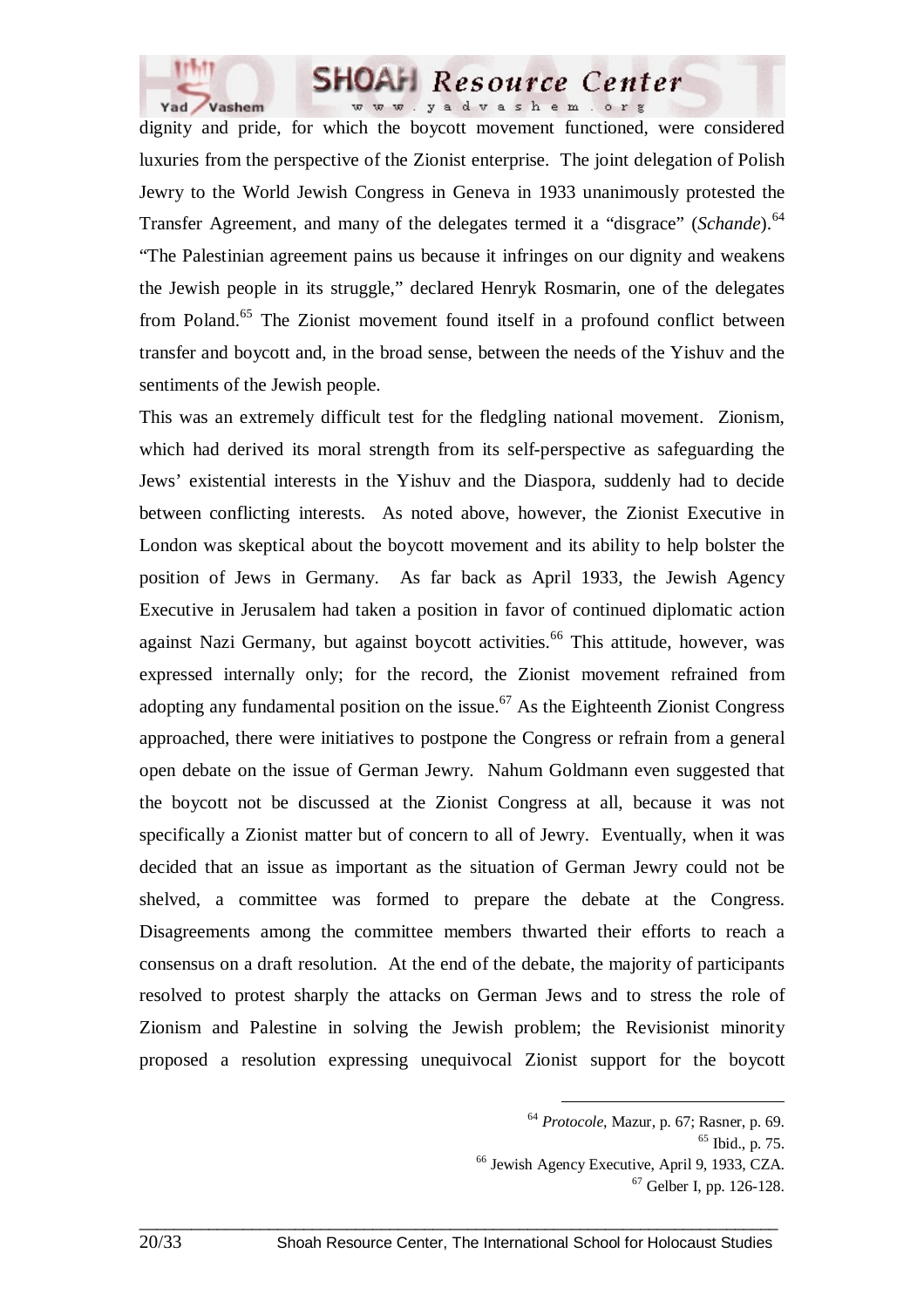

movement and undertaking to mobilize and work for its expansion. In view of these internal disagreements, the Jewish Agency did not adopt an official course of action in support of the transfer and attempted to mask its obvious participation in implementing the agreement - a posture that prompted biting criticism on the part of Jewish Agency members and German participants alike. Only on the eve of the Nineteenth Zionist Congress in Lucerne did many come to realize that the absence of official supervision by the National Institutions in implementing the Transfer Agreement was no longer tenable. At the Lucerne Congress, the Labor faction passed a majority resolution concerning the Transfer and, after imposing party discipline on its members, led the Zionist Congress to a majority resolution in support of the Transfer Agreement, thus withdrawing from the cycle of active opposition to Nazism for good. $68$ 

To understand the considerations that guided the Zionist Movement and the Yishuv leaders in those years, and to understand why it took nearly two-and-a-half years for the National Institutions to give the Transfer Agreement their official backing, we should review the historical circumstances in which they operated. In 1931-1933, the Zionist movement and the Yishuv were engulfed in a critical struggle for hegemony between the Labor movement and Jabotinsky's Revisionist movement.<sup>69</sup> The Labor movement, headed by Mapai, derived its main strength from the Yishuv; the Revisionists' main bastions were the middle classes in Poland and the Baltic countries. The boycott and transfer issues were merged into the struggle for resources and influence in both the Yishuv and the Diaspora centers, foremost Poland. The assassination of Chaim Arlosoroff, head of the Political Department of the Jewish Agency, cast a pall over the struggle. Arlosoroff, murdered after being sent to Germany in April 1933, had laid the foundations for his activities in Germany in a meeting of the Mapai central committee. He argued, among other things, that because German Zionism could not function in the underground, other methods must be sought.<sup>70</sup> For this reason, he regarded an agreement with the German authorities as the only way to effect Jewish emigration from Germany and salvage Jewish property

 <sup>68</sup> Yaakov Shavit, *From Majority to State, the Revisionist Movement: The Settlement Plan and the Social Cause 1925-1935* (Hebrew) (Tel Aviv: Yariv, 1978), pp. 71-173 (Shavit, *From Majority to State*).

<sup>69</sup> Gelber II, p. 86.

<sup>70</sup> Meir Avizohar, *In a Cracked Mirror: Social and National Ideals and Their Reflection in the World of Mapai* (Hebrew) (Tel Aviv: Am Oved, 1990), pp. 128-129.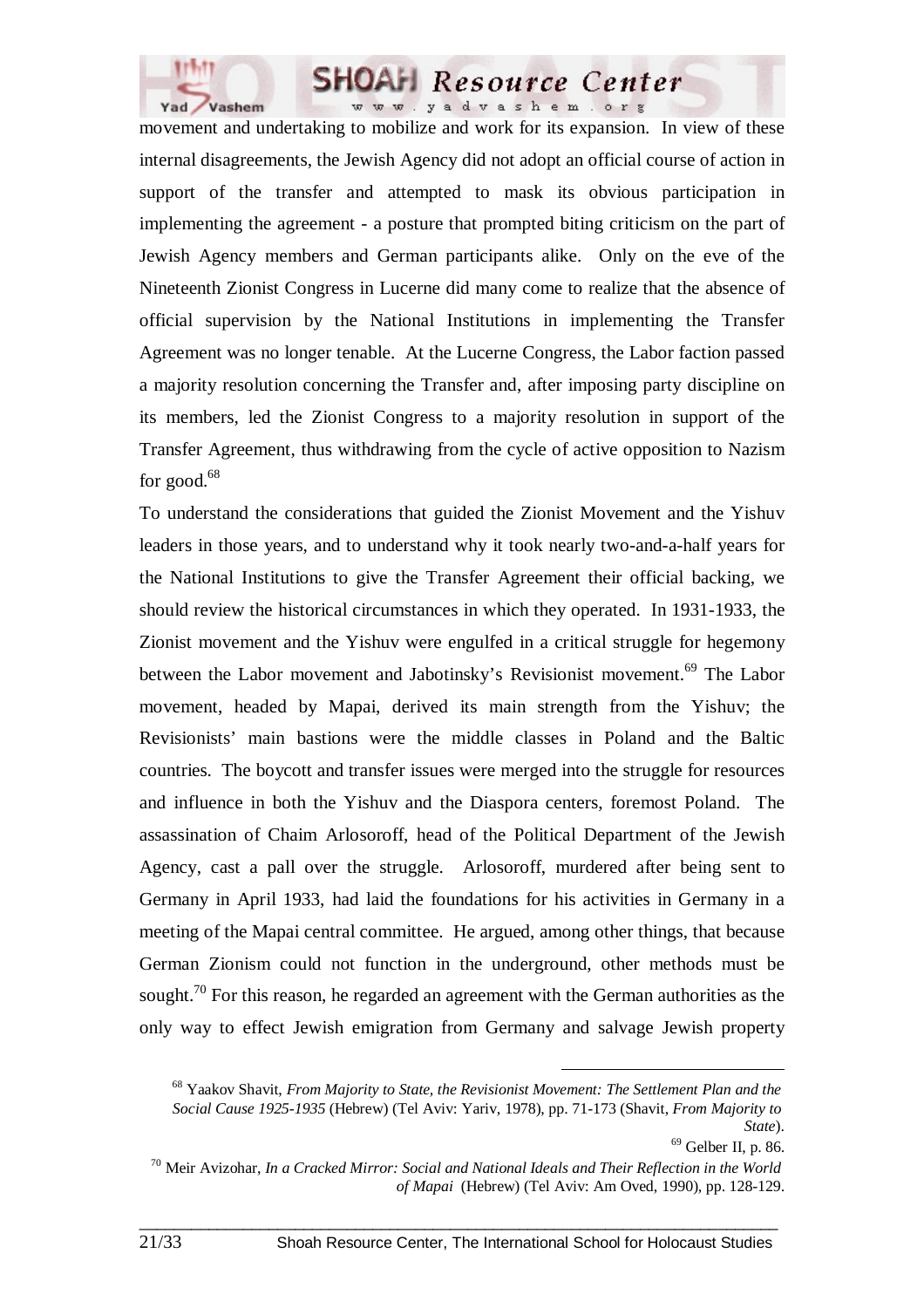

there. Any other alternative, Arlosoroff believed, would prompt Jews to attempt to extricate their assets illegally, with disastrous results. Arlosoroff believed that the liquidation of Jewish property in Germany through export of German goods to Palestine could pique the interest of the German Government, because such an action could thereby grease the wheels of German industry, which had been slowed by the boycott movement.71

The savage incitement in Revisionist circles surrounding Arlosoroff's mission, and propaganda concerning the unsolved assassination, created an immediate dramatic dimension in the struggle between the Revisionists and Mapai over the transfer issue. Stavski, a member of *Brit ha-Biryonim*, was accused of the assassination but acquitted approximately one year later for lack of evidence. Arlosoroff's murder occurred in the midst of the elections preceding the Eighteenth Zionist Congress. The Labor movement and the Revisionists were battling each other fiercely throughout Poland at this time, and both Ben-Gurion and Jabotinsky campaigned vigorously there. Ben-Gurion feared that Mapai's accusation against Stavski and *Brit ha-Biryonim*, and the claim that they had murdered Arlosoroff, would be construed by Polish Jewry as a blood libel concocted by Mapai and would clash with Mapai's interests. At the end of the election campaign, this fear proved groundless: the Labor movement won 138 out of 318 mandates - 44 percent of the votes cast - and thereby bolstered its power in the Zionist movement. Mapai members were also elected to key positions in the Jewish Agency: Ben-Gurion as Chairman of the Jewish Agency Executive, Moshe Shertok (Sharett) as head of the Political Department, and Eliezer Kaplan as Treasurer.<sup>72</sup> Until the election results were in, however, the Labor movement constantly feared that the Revisionists would exploit the campaign to prove their claim that the Palestinian Labor movement concerned itself solely with the Yishuv's needs and was oblivious to the plight of Diaspora Jewry.<sup>73</sup>

One reason for the Revisionists' opposition to the Transfer Agreement was their suspicion that it would be of special utility in strengthening the Histadrut economic

 <sup>71</sup> Gelber I, pp. 107-111.

<sup>72</sup> Shavit, *From Majority to State*, pp. 72-73.

<sup>73</sup> Shavit, *Jabotinsky,* p. 338. Daniel Frankel reverses the order of events and argues that the murder of Arlosoroff and the extreme decrease in Revisionist strength in the Eighteenth Zionist Congress elections were the factors that diminished the Revisionists' ability to campaign on behalf of the boycott and against the Transfer. Frankel, *On the Edge of the Abyss*, p. 57.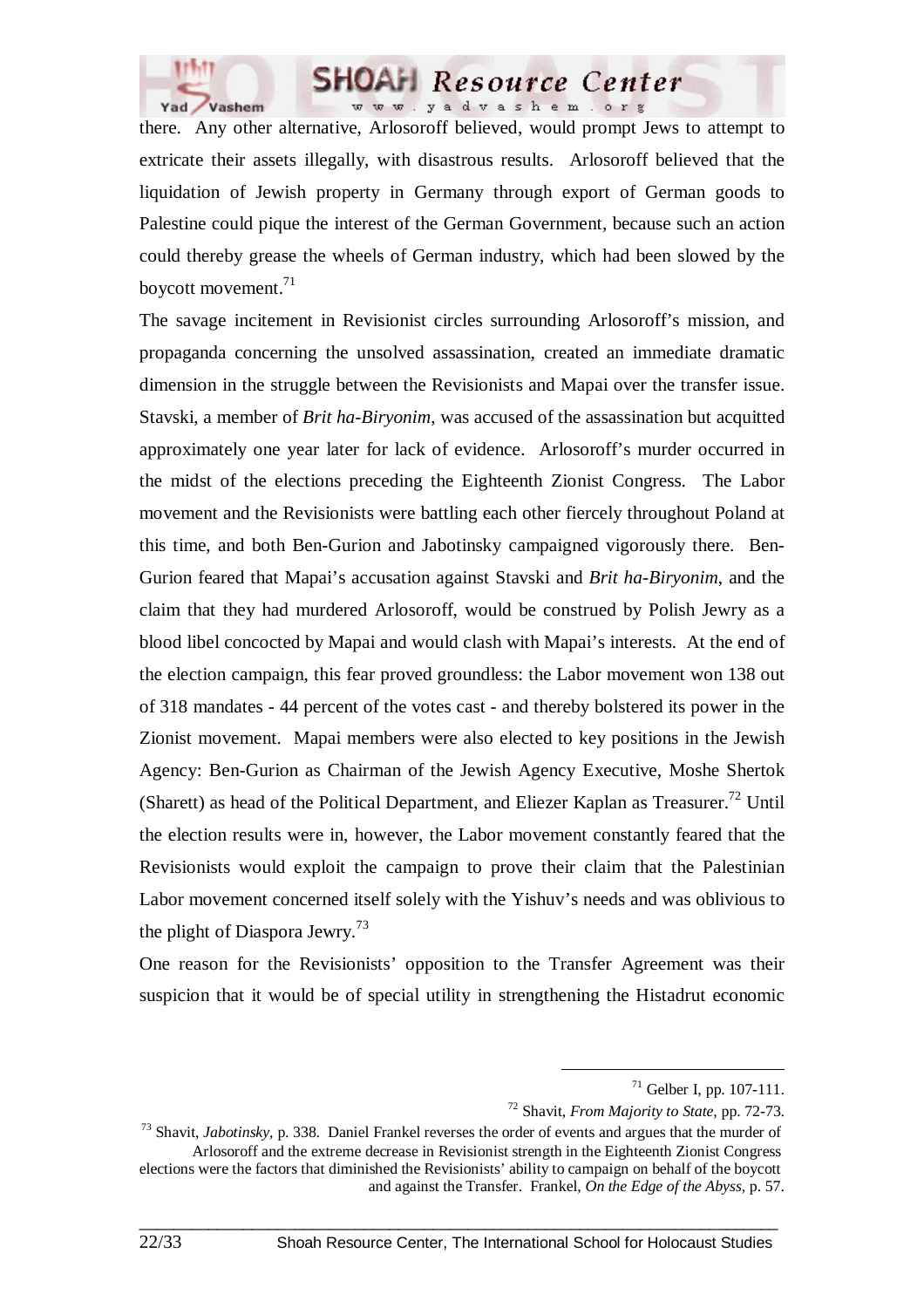

empire.<sup>74</sup> Companies owned by the Histadrut and those belonging to the so-called "civilian bloc" vied for the quotas offered under the Transfer Agreement.<sup>75</sup> A compromise was worked out in the struggle between the "civilian" Hanote'a Ltd., and the Histadrut-owned Nir and Yakhin, but the Transfer Agreement fundamentally altered the nature of Jewish Agency involvement in the economic life of the Yishuv. The agreement, initially the product of a private economic initiative, underwent a "nationalization" process, and through it the Jewish Agency became a mediator between investors in the Yishuv and transferers of capital in Germany. In this context, the Jewish Agency Economic Department became a consultant for these German Jews by handling imports from Germany. The Labor movement had an interest in giving the National Institutions this central role in economic development;<sup>76</sup> such a development did not serve the needs of the Revisionist movement, which held minority status in the Yishuv.

The Histadrut, for its part, found it difficult in 1933-1936 to work out an unequivocal position in the transfer-boycott dispute or, alternatively, in the clash between the needs of the Yishuv and those of the Diaspora. The Histadrut's web of vacillations stemmed from the condition of the Yishuv, the status of the Histadrut in the Yishuv, the condition of Diaspora Jewry, and the stature of the Labor movement among Diaspora Jews. The Transfer Agreement brought the Labor movement and the Yishuv into conflict with Diaspora Jewry, most of which favored the boycott. Therefore, there was no point in supporting it except under circumstances in which there was a "Yishuv interest" and it could be exploited as a "Yishuv instrument."<sup>77</sup> As for the economic advantages of the Transfer Agreement, it was difficult to arrive at an unequivocal position because of two concerns: that massive imports from Germany would expose the fledgling industrial sector of Palestine to serious competition, and that it would be difficult to control the import of goods and restrict them to those stipulated in the Transfer Agreement.<sup>78</sup>

 <sup>74</sup> Yaakov Goldstein and Yaakov Shavit, *Without Compromise: The "Ben-Gurion-Jabotinsky Agreement" and its Failure 1934-1935* (Hebrew) (Tel Aviv: Yariv Hadar, 1979), pp. 14-16.  $^{75}$  Gelber II, p. 30.

<sup>76</sup> Dan Horowitz and Moshe Lissak, *From Yishuv to State: The Jews of Palestine in the British Mandate Period as a Political Community* (Hebrew) (Tel Aviv: Am Oved, 1977), pp. 67-68.  $77$  David Remez, Executive Committee, September 25, 1933, p. 3, Lavon Institute.

<sup>78</sup> David Remez, Executive Committee, July 14, 1933, p. 5, Lavon Institute.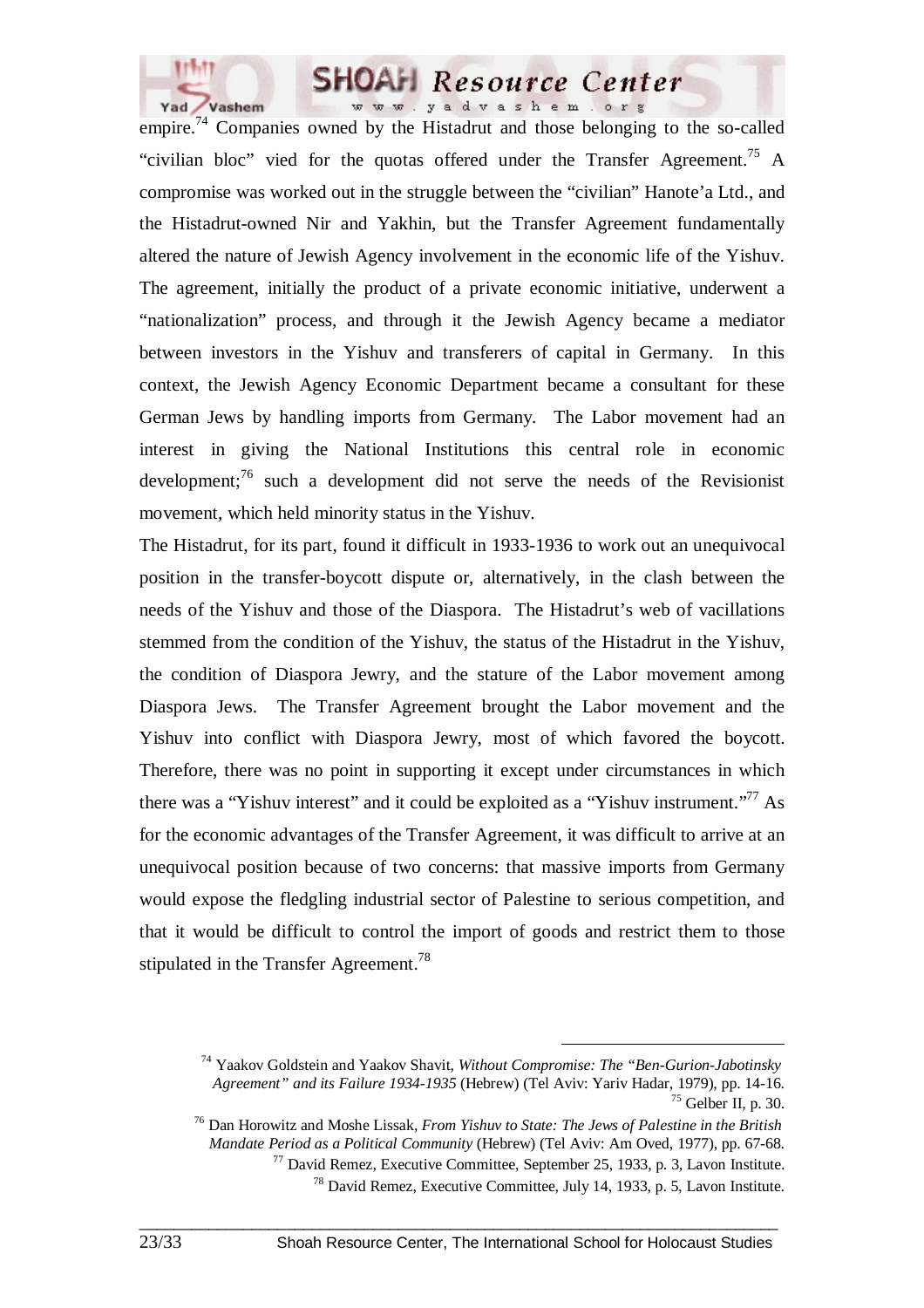

Coming out against the boycott was problematic in terms of principle, and not merely in the sense of political-party expediency considerations. If the Histadrut opposed the boycott, it might topple the branch on which it and the Zionist movement rested. "In these negotiations, we are reaping the fruit of the boycott we oppose.<sup> $79$ </sup> Dov Hoz rightly stated, thus expressing his belief that nothing would have prompted Nazi Germany to conclude an economic agreement with the Palestinian Yishuv other than the wish to smash the anti-German boycott. Indeed, Germany's interest in the transfer varied in direct proportion with the strength of the boycott movement. Were the boycott to show any sign of weakening, German economic considerations, such as the level of foreign reserves in Germany, might operate against the Transfer Agreement.<sup>80</sup> Thus, the boycott demonstrated Jewish power and built a basis on which the Yishuv could rely in its negotiations with the German authorities. Moreover, opposing the boycott and denying its effectiveness were tantamount to stating that there was no effective way to fight Nazism. Such an attitude was extremely dangerous, because it contradicted the essence of Zionism.<sup>81</sup>

For several years, members of the Histadrut Executive Committee and the Labor movement attempted to avoid an either-or decision on boycott and transfer, instead striving to depict them as parallel devices. The practical manifestation of this attitude was an effort on behalf of the Transfer Agreement coupled with expressions of basic support for the boycott. To carry this out, apologetic positions were phrased to the effect that the agreement and the boycott were not mutually exclusive. For example, some members of the Executive Committee tried to argue that the Transfer Agreement was not an economic agreement with the Germans at all; it was simply a way of rescuing the property of German Jewry.<sup>82</sup> "The entire nation should know that Palestine and the Histadrut favor the boycott and all efforts to save Jewish property," suggested Rubashov (Shazar). <sup>83</sup> These explanations were unsatisfactory, and most members of the Executive Committee understood that the true import of the Transfer

 <sup>79</sup> Dov Hoz, Executive Committee, September 25, 1933, p. 4, Lavon Institute.  $80$  Gelber II, p. 48.

<sup>81</sup> Eliyahu Golomb, Executive Committee, September 25, 1933, p. 7, Lavon Institute.

 $82$  Dov Hoz proposed: "Afterwards, we shall discuss how to allow money to be taken out overtly in the form of goods, just as we permit those fleeing Germany to take with them their table and sheet." Brodny added: "I regard this as if Germany were indebted to us and offered to repay the debt with goods. Should we refuse?" Herzfeld spoke in a similar vein: "What are we doing? We're taking the household effects of a German Jew and delivering them directly, without go-betweens, to his home. What's wrong with that?" Executive Committee, September 25, 1933, pp. 4ff, Lavon Institute. 83 Executive Committee, September 25, 1933, p. 5, Lavon Institute.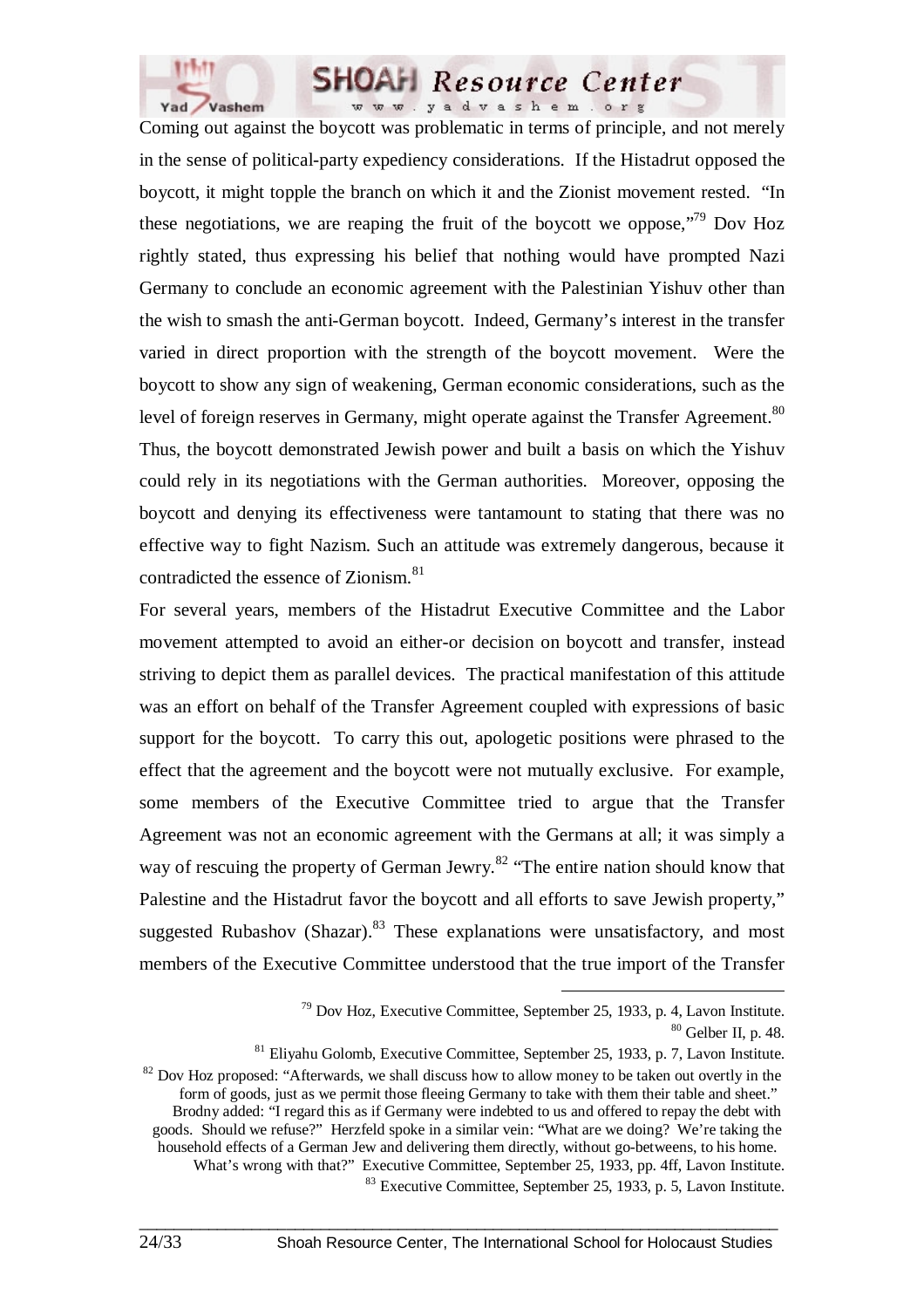



Agreement, the effective shattering of the boycott, could not be mitigated by semantics. From the beginning of the debates, some members of the Executive Committee stressed this point. Beilinson stated unequivocally: "The Jews are taking out not money but goods they do not need except for distribution in Palestine; that is to say, they are violating the boycott."<sup>84</sup>

The difficulty became more acute a year later, in November 1934, when the Histadrut Executive Committee had to take a stand on an agreement concerning the export of oranges from Palestine. Germany was the main importer of this commodity. In 1933, these exports to Germany had not been problematic because they simply involved the consummation of an agreement concluded a year before Hitler's accession to power.<sup>85</sup> Things changed in 1934, because this agreement stood in direct contradiction to the worldwide Jewish boycott. When the Jewish Agency Executive debated the matter, Gruenbaum expressed the staunchest opposition:

We have always said that the transfer was meant to give German Jews the possibility of moving to Palestine. The orange trade is trade and has nothing to do with Jewish redemption. The Jewish people is at war with Hitler's regime, and we should not be discussing the orange trade, which is a matter for individuals. [...] If the transfer is meant to save lives - I support it. If it departs from this purpose - I oppose it. $86$ 

Since the matter was not within the Jewish Agency's purview, the participants in the meeting took the expedient path by striking the issue off the agenda. The Executive Committee, however, considered itself duty-bound to take a stance. In its discussion of the issue, opinions were divided between proponents of the transfer, who argued that the Palestinian economy could not afford to relinquish the German market, and proponents of the boycott, who regarded this trade as an unnecessary breach. "For me, any orange in the hands of a Nazi is an insult. This is my feeling, even if it's illogical," proclaimed Makminski; Yosef Aharonowitz, in charge of finances, called this view pathetic. $87$  The majority of participants in the meeting tended to understand that the contradiction - between building the country and providing the economic wherewithal therefore, and the boycott - defied resolution. One of the participants

 <sup>84</sup> Ibid., p. 6; Shertok expressed a similar view.

 $85$  The orange-export affair is described in Gelber (II), pp. 55-60.

<sup>86</sup> Jewish Agency Executive, November 25, 1934, CZA.

<sup>87</sup> Executive Committee, November 8, 1934, p. 5, Lavon Institute.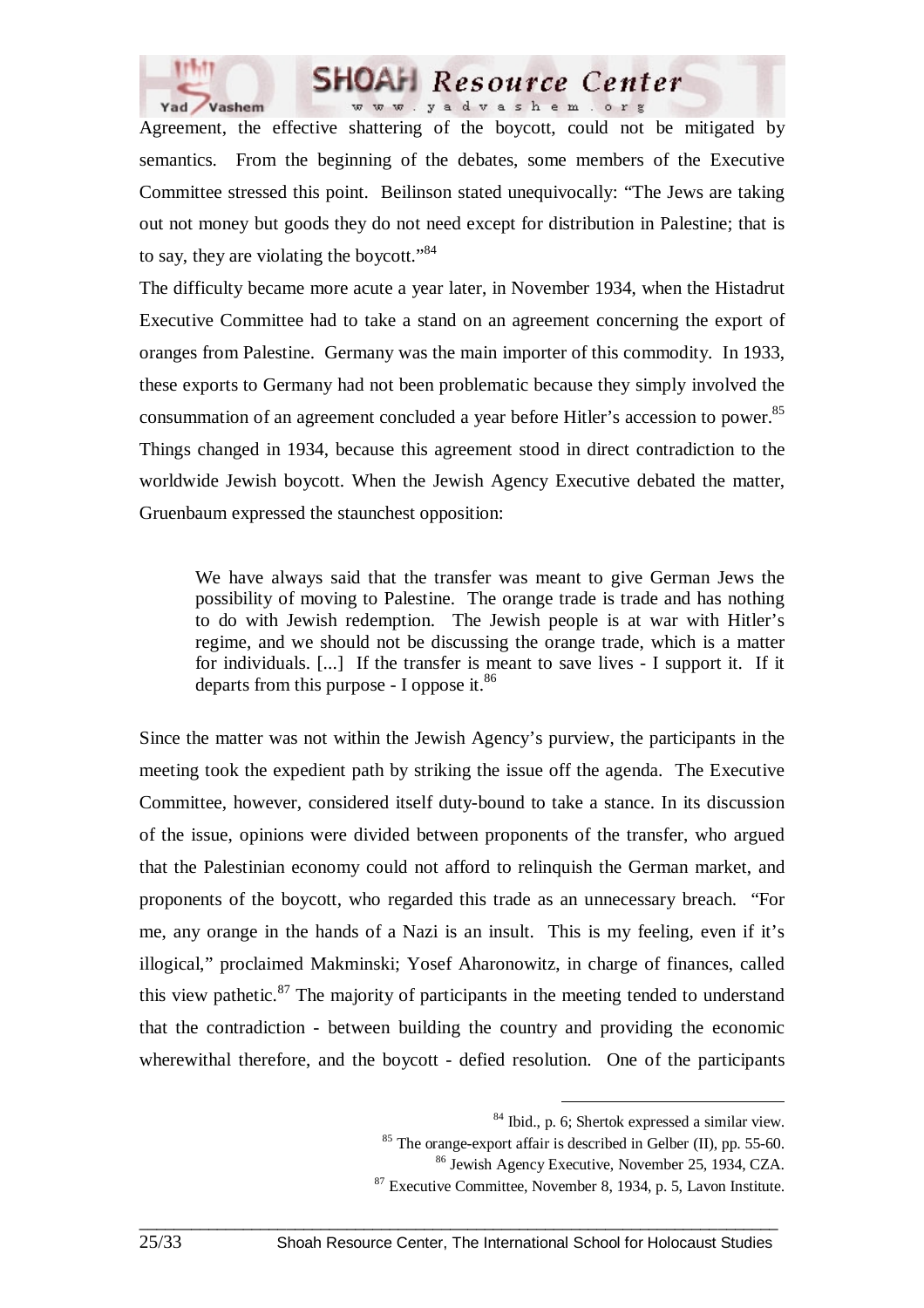

expressed the dilemma succinctly: "A country that is being built by rescuing Jewish assets from Germany cannot wield the boycott weapon against [Germany]."<sup>88</sup> Moreover, unlike in the previous year's internal debate on the Transfer Agreement, the participants in this discussion were visibly tired of this overt contradiction, wished to stop apologizing, and sought to express the Yishuv's priorities clearly. "I intend to bring the debate to a certain point so that we no longer need to stammer on various occasions,"89 declared Sprinzak. The outcome of the vote provides further evidence of this inclination: Five favored the orange-export agreement with Germany and authorized the Histadrut to take part in it, one abstained, and only one registered his opposition.<sup>90</sup>

The prestige of the Zionist movement and, in particular, the Labor movement was gravely affected by their support of the Transfer Agreement and the orange exports. It was difficult to balance the Yishuv's economic gain against the damage of principle to the status of Zionism. Such arguments became more intense over the years. "After having visited Germany, I began to have doubts about the transfer," said Eliezer Kaplan in the autumn of 1933. "I found that the whole thing will concern a small fraction of the total Jewish capital. [...] The sums we are talking about are but a drop in the ocean in this respect."<sup>91</sup> Aharonowitz expressed similar apprehensions a year later:

I have the feeling that we are breaching the boycott and have no way to justify this. We're doing it not to save Jews but to build houses for this or that organization. [...] We shall accomplish little and pay for it dearly. We shall befoul ourselves irreparably, and we will pay dearly for the money, too.<sup>92</sup>

And yet, another year later, Herzfeld spoke unequivocally: "They had great expectations, and what did we do? The transfer. Instead of effecting a great rescue, we achieved a piddling rescue and humiliated ourselves in the process."<sup>93</sup> This debate coincided with an attempt to redefine the Yishuv-Diaspora relationship, which seemed to be becoming more complicated. At the World Jewish Congress, Nahum Goldmann

 <sup>88</sup> Horin, Executive Committee, November 8, 1934, p. 5, Lavon Institute.

<sup>89</sup> Sprinzak, Executive Committee, November 8, 1934, Lavon Institute.

<sup>90</sup> Executive Committee, November 8, 1934, Lavon Institute.

 $91$  Kaplan, Executive Committee, September 25, 1933, p. 8, Lavon Institute.

<sup>&</sup>lt;sup>92</sup> Aharonowitz, Executive Committee, November 26, 1934, p. 3, Lavon Institute.

 $93$  Herzfeld, Executive Committee, November 4, 1935, p. 9, Lavon Institute.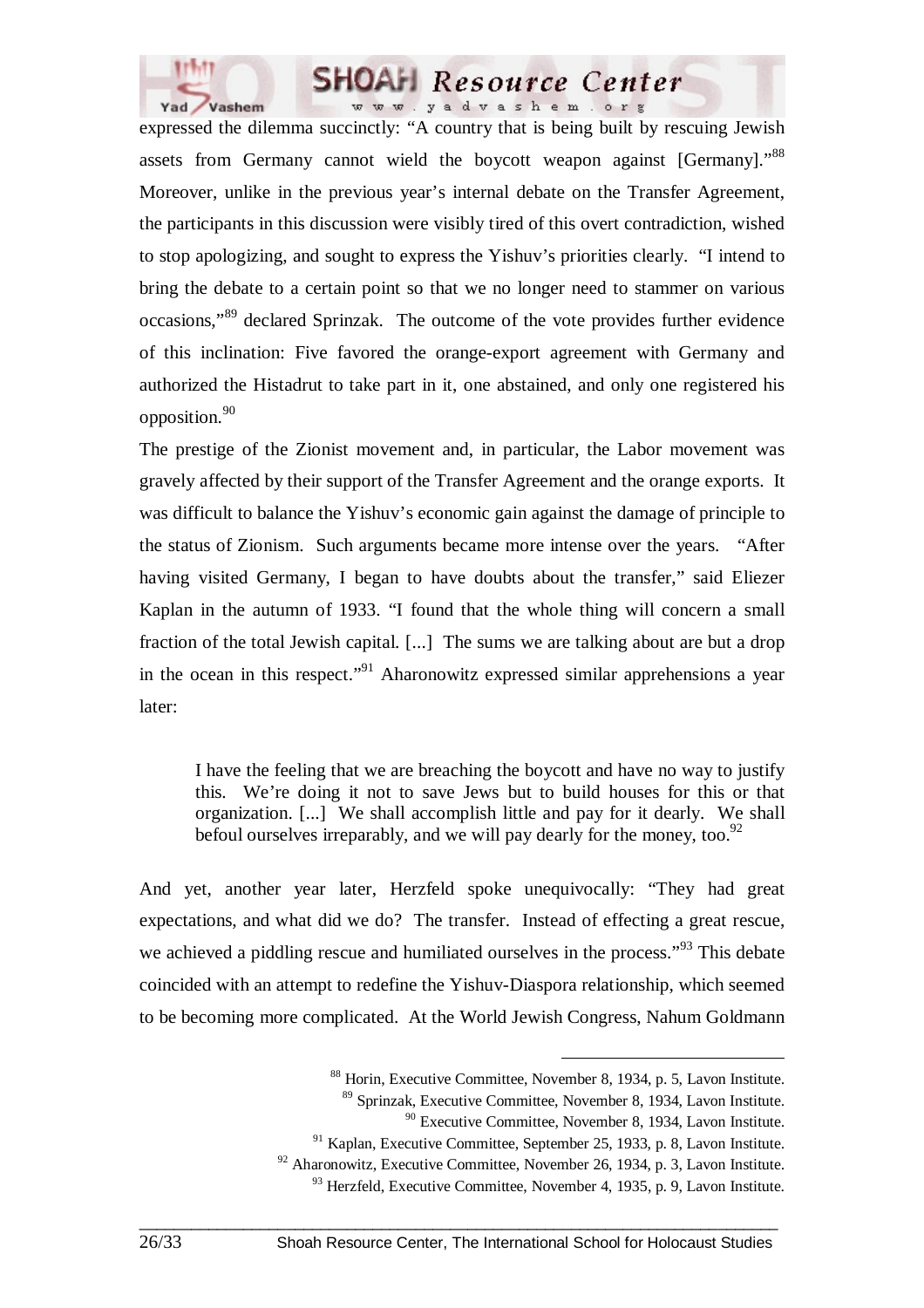

expressed the fear that the "Zionist apparatus" had lost its ability to confront "the problems of the Diaspora."<sup>94</sup> Many of his colleagues shared this thought. On top of this was the internecine struggle within Zionism between the Palestine Labor movement and the Revisionists, as Labor groped for an answer to the Revisionists' allegation that these agreements spelled a dissociation of the Yishuv from the needs of Diaspora Jewry.

**SHOAH** Resource Center www.yadvashem.org

The Labor movement based its position on the dichotomy between building up the country and the Diaspora, between action and pride. Moshe Shertok, Arlosoroff's successor as head of the Jewish Agency Political Department, minced no words:

I opposed the boycott from the start because I considered it a Diaspora-style gesture, a balm for the wounded soul. A Jewish heart harbors such a feeling, but a political movement cannot act according to feelings only. [...] Building the country is our war with Germany, and this should be our focus.<sup>95</sup>

Aharonowitz called the boycott a "bloated skin gourd."<sup>96</sup>

These semi-private assertions, uttered in an internal setting, coalesced into an official position that verged on belligerency. In the meeting of the Zionist General Council in Jerusalem in April 1935, Shertok again assailed the boycott.<sup>97</sup> He summarized the Diaspora's response to the "troubles in which it is immersed" as "martyrdom," a "protest movement," and "the inescapable outcome of assimilation." In this spirit, he attacked "boycottism" and stated that "it is Zionism's fate to be cruel toward the Diaspora at times [...] when this is necessary in order to build the country." As before, Gruenbaum and Goldmann rejected any attempt to construct a Palestine-Diaspora dichotomy, and Goldmann lucidly argued, "There is no primacy of Palestine, there is only primacy of the Jewish people."<sup>98</sup> The matter came to a clear, unequivocal boil at the Nineteenth Zionist Congress in September 1935. Golda Meyerson of Mapai expressed her party's support of the Transfer Agreement:

 <sup>94</sup> *Protocole*, p. 35.

<sup>95</sup> Moshe Shertok, Executive Committee, September 25, 1933, p. 7, Lavon Institute.

<sup>96</sup> Aharonowitz, Executive Committee, September 25, 1933, p. 4, Lavon Institute.

 $97$  Meeting of the Zionist General Council in Jerusalem, April 4, 1935, p. 250, CZA. 98 Ibid., p. 254.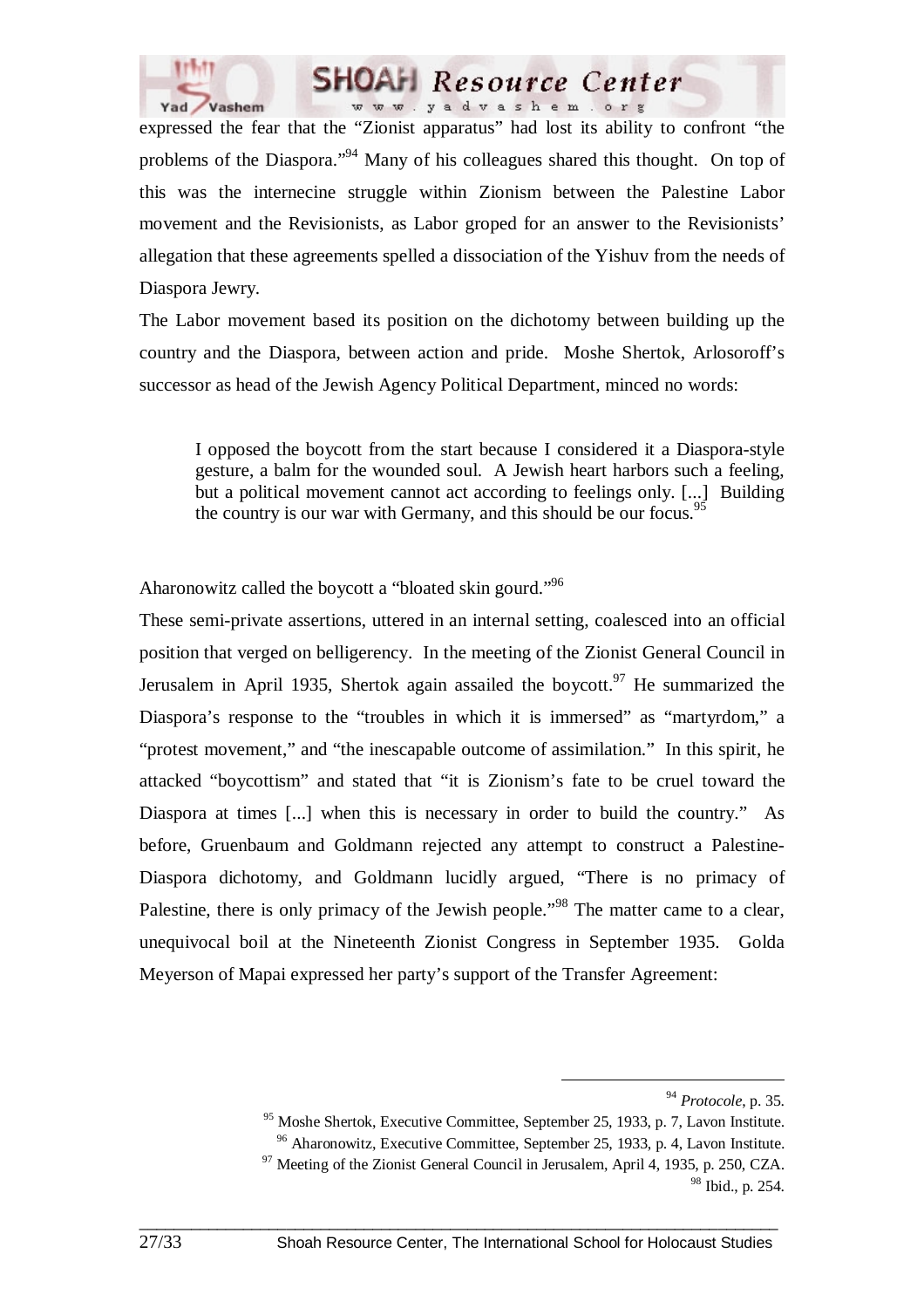

A war against Hitler's Germany does not mean a war against Jews. [...] There was a time [...] when we responded to Jewish suffering only by wailing and protesting. The only point of light in the current disaster is that apart from wailing and protesting, we now have practical possibilities of doing something real to save tens of thousands of Jews. [...] The Zionist movement has matured to such an extent that it considers the transfer under today's circumstances absolutely essential and is willing to accept responsibility in this matter.<sup>99</sup>

Thus "wailing and protesting" became the voice of the Diaspora and, even if not explicitly described as such, the voice of Revisionism and demagogy.<sup>100</sup> David Remez evoked a similar simile that attested, more than anything else, to the self-image of members of the Labor movement:

I see the entire issue of the transfer and the Jewish calamity in Germany as a kind of fire, and in every fire there are firefighters and rescuers. The Revisionists want to be the firemen and to extinguish Hitler's fire, while we want to rescue German Jewry. But our firemen are pouring water on us, the rescuers, instead of pouring it onto the fire. $101$ 

The Labor movement, which set the tone in the Zionist movement and the Palestine settlement endeavor, therefore decided to do "something real to save tens of thousands of Jews," in Golda Meyerson's words. Thus, the Zionist Congress endorsed the Transfer Agreement by a vote of 169 in favor, 12 opposed, and 17 abstentions. Zionist activism, as expressed by Meyerson in her foregoing remarks, overcame the voice of the Diaspora. The war on Nazism, conducted by mobilizing world public opinion and mounting a symbolic struggle of principle, as the boycott movement had done, was not perceived at the time as anything more than "wailing and protesting."

#### In View of Jewish History

In 1933, the Zionist movement was a young national movement that had nevertheless accumulated some experience and in any case possessed a historical memory. The dramatic change in the status of German Jewry found the worldwide Zionist movement and the Zionist Federation in Germany unprepared in the practical sense.

 <sup>99</sup> The Nineteenth Zionist Congress and the Fourth Jewish Agency Council, Lucerne, August 20- September 6, 1935, typescript report, Jerusalem, pp. 440ff.

<sup>&</sup>lt;sup>100</sup> Golomb, Executive Committee, November 4, 1935; Remez, Executive Committee, December 12, 1935, Lavon Institute.

<sup>&</sup>lt;sup>101</sup> Meeting of the Zionist Executive, Jerusalem, April 4, 1935, p. 249, CZA.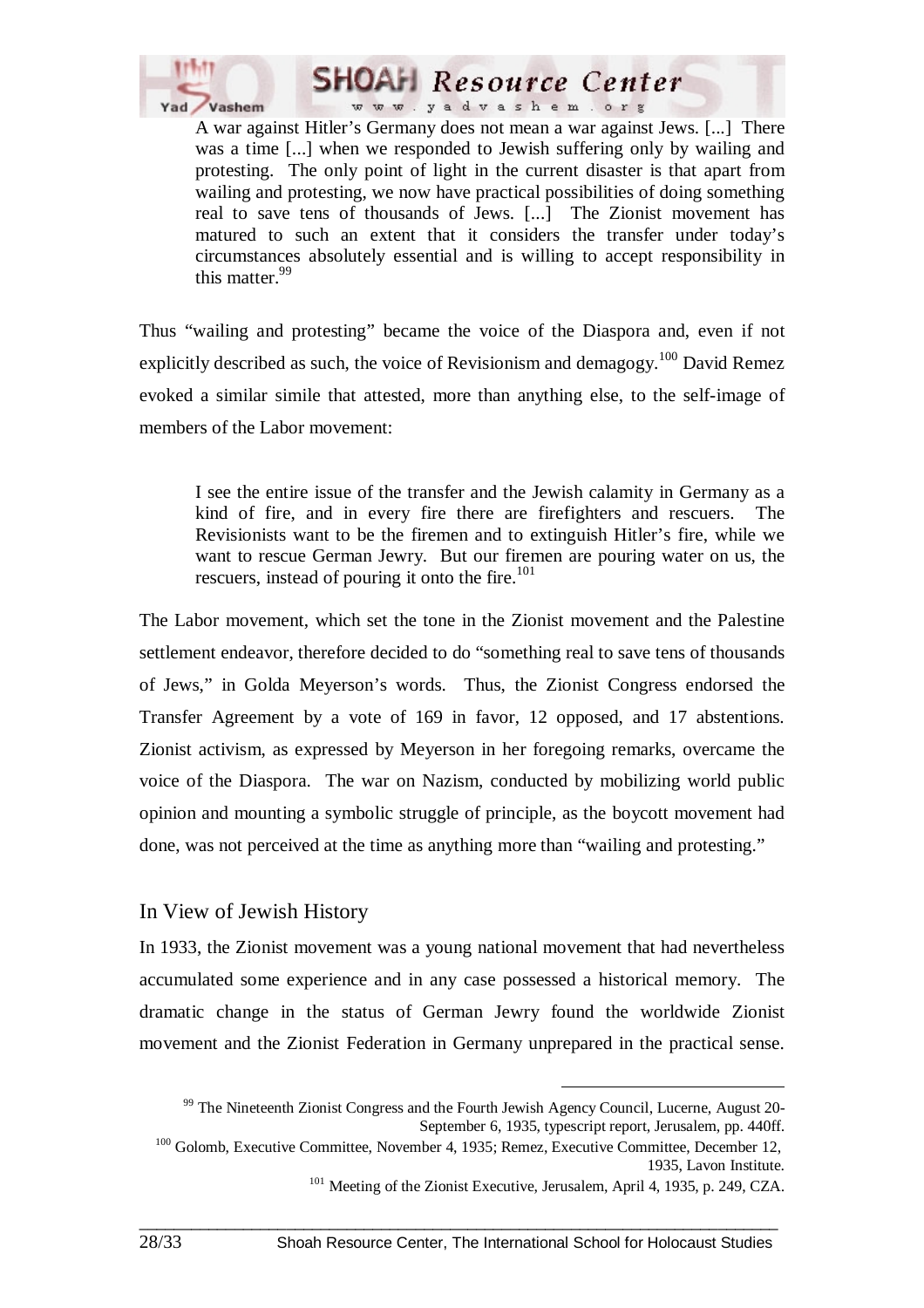

At the level of principle, the Zionist movement had frequently warned Diaspora Jewry of the danger it faced, even though it did not make practical decisions in the light of this awareness. Although the Zionists often warned of antisemitism and the deteriorating situation of Diaspora Jewry, they associated these phenomena with the status of Jews in Eastern Europe, and this undoubtedly made it difficult for them to confront Jewish realities in post-1932 Germany.

One of the dramatic events that shaped the Zionist consciousness in those years was the fate of Soviet Jews after the Bolshevik revolution. Until the revolution, Russian Jewry had been considered the very core of European Jewry, and its post-revolution dissociation from the rest of the Jewish people caused the Jewish center in Europe to shift radically.<sup>102</sup> The possibility of an imposed dissociation affecting an entire Jewish community, including a ban on Jewish religious expression, became a nightmare and a perpetual threat to the Jewish leadership in Palestine and the Diaspora. The condition and status of Soviet Jewry was a central issue at every world Jewish gathering, and they were mentioned in the same breath as the fate of German Jewry. Thus, for example, Beilinson warned the Zionist movement to distance itself from the boycott on the grounds that:

There is no fate worse than that of Russian Jewry, which is not allowed to travel to Palestine. [...] Today this possibility exists [in Germany, ed.], but only because of our refusal to join the boycott. This is our only weapon. Hitler is not concerned about assuring Jewish emigration to Palestine; only our neutrality - certainly our "power" is exaggerated - makes the Zionist enterprise possible. A change in our position would bring the entire Zionist enterprise, and particularly emigration from Germany, to a halt. German Jews are not yet in the situation of Russian Jews, and I do not want to bring them to such a situation.<sup>103</sup>

Werner David Senator favored the Transfer Agreement for the same reason: "Otherwise, German Jewry will be imprisoned just as Russian Jewry has been, and will be lost for the development of Palestine."<sup>104</sup> In view of the historical experience of Soviet Jewry, many regarded the rupture of relations between Jewish communities as the greatest possible threat both to the Jews themselves and the strength of Jewry.

 <sup>102</sup> Kurt Blumenfeld, *Erlebte Judenfrage. Ein vierteljahrhundert deutscher Zionismus,* (Stuttgart: Deutsche Verlags-Anstalt, 1962), p. 121. <sup>103</sup> Beilinson, Executive Committee, September 25, 1933, p. 7, Lavon Institute.  $104$  Gelber II, p. 68.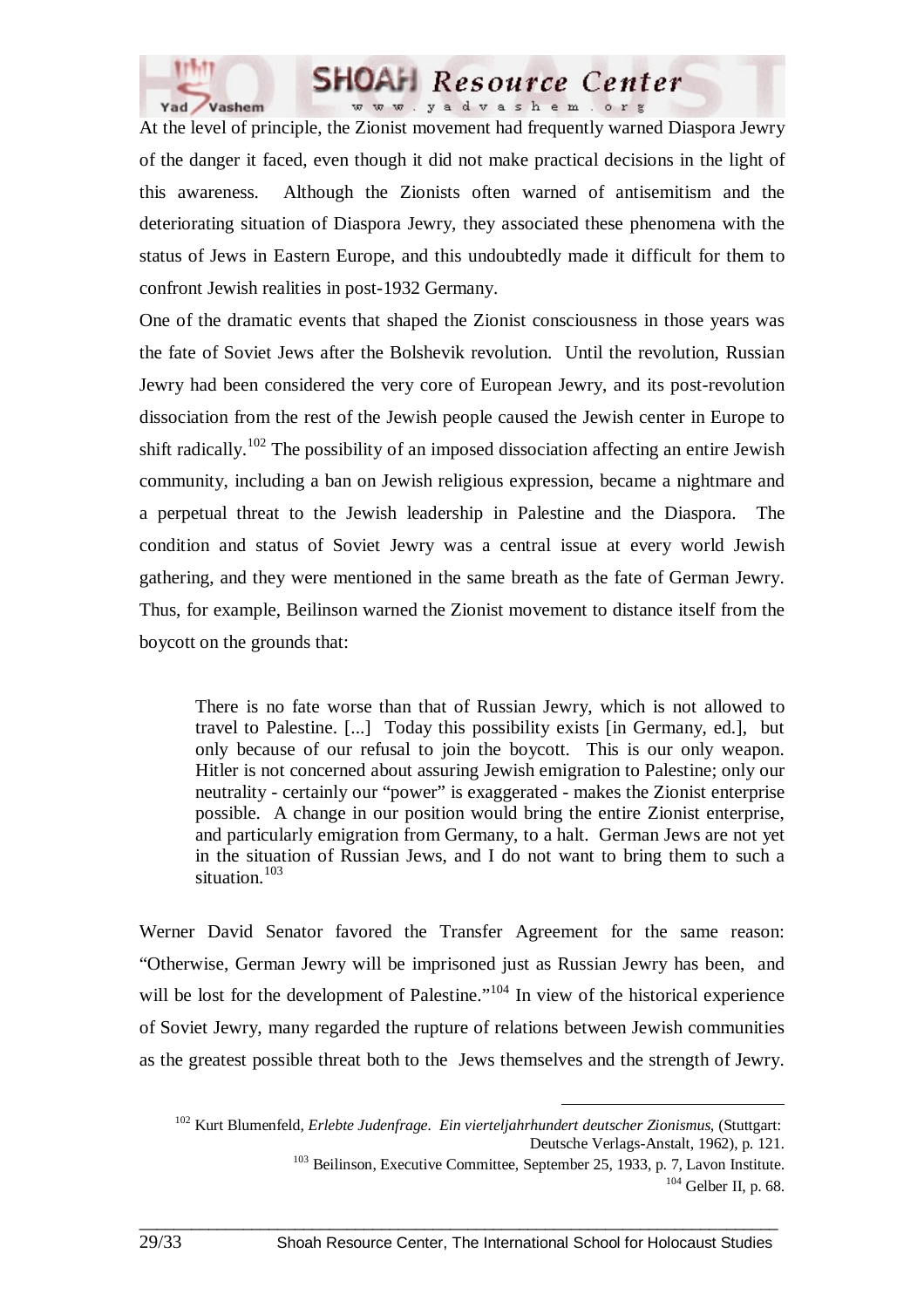

Therefore, any narrow opening that facilitated a dialogue between the Yishuv and Nazi Germany in such a way as to allow Jews to emigrate to Palestine offered a chance for deliverance that must not be missed. From this perspective, it is not surprising that the Yishuv leadership saw no purpose behind an action such as the boycott, which might disrupt or even terminate such a dialogue. Of course, one might reach completely different conclusions by studying the events themselves. Gruenbaum demanded that:

**SHOAH** Resource Center www.yadvashem.org

…no comparison [be drawn] between Hitler's Germany and the struggle against Czarist Russia. There, they were fighting against the most backward regime in the civilized world, [a regime] that did not wish to grant Jews equal rights; whereas here, we have a great cultured nation that wants to deprive Jews of rights granted them decades earlier. In this respect, Germany wishes to serve as an example to other European countries, and therefore we must fight Hitler with all our strength. $105$ 

Golomb and others, in contrast, feared that "German Jewry will descend to the status of Russian Jewry," although he considered this to be a substantive danger "only if our response to Hitlerism slackens."106 Therefore, he believed that only active opposition to Nazism could stem the spread of the antisemitic process.

The fate of Soviet Jewry was of questionable relevance to the danger faced by German Jewry. Soviet Jewry encountered enormous difficulties in maintaining Jewish religious life, but only to the extent that the Soviet Union undermined religion in general. Similarly, the USSR gave the Jews no opportunity to express their nationality. However, Jews had equal rights as Soviet citizens, and racism was prohibited by law. Nazi Germany banned neither Zionism nor Judaism; on the contrary, it actually gave free rein to isolationist Jewish organizations and clearly preferred them to assimilationist German-Jewish entities. In Germany, the lives of *individual* Jews were imperiled; as early as 1933, Jews as individuals were being expelled from German life. In the Soviet Union, in contrast, every effort was being made to assimilate Jews as individuals. Use of the Soviet model to justify the Transfer Agreement or to mobilize support for the struggle against Nazism is evidence of the conceptual groping that characterized Zionism in the first few years after 1933. However, the Zionists were justified in fearing the possibility that an

<sup>&</sup>lt;sup>105</sup> Meeting of the Zionist Executive, Jerusalem, April 4, 1935, p. 254, CZA.<br><sup>106</sup> Golomb in Gelber II, p. 68.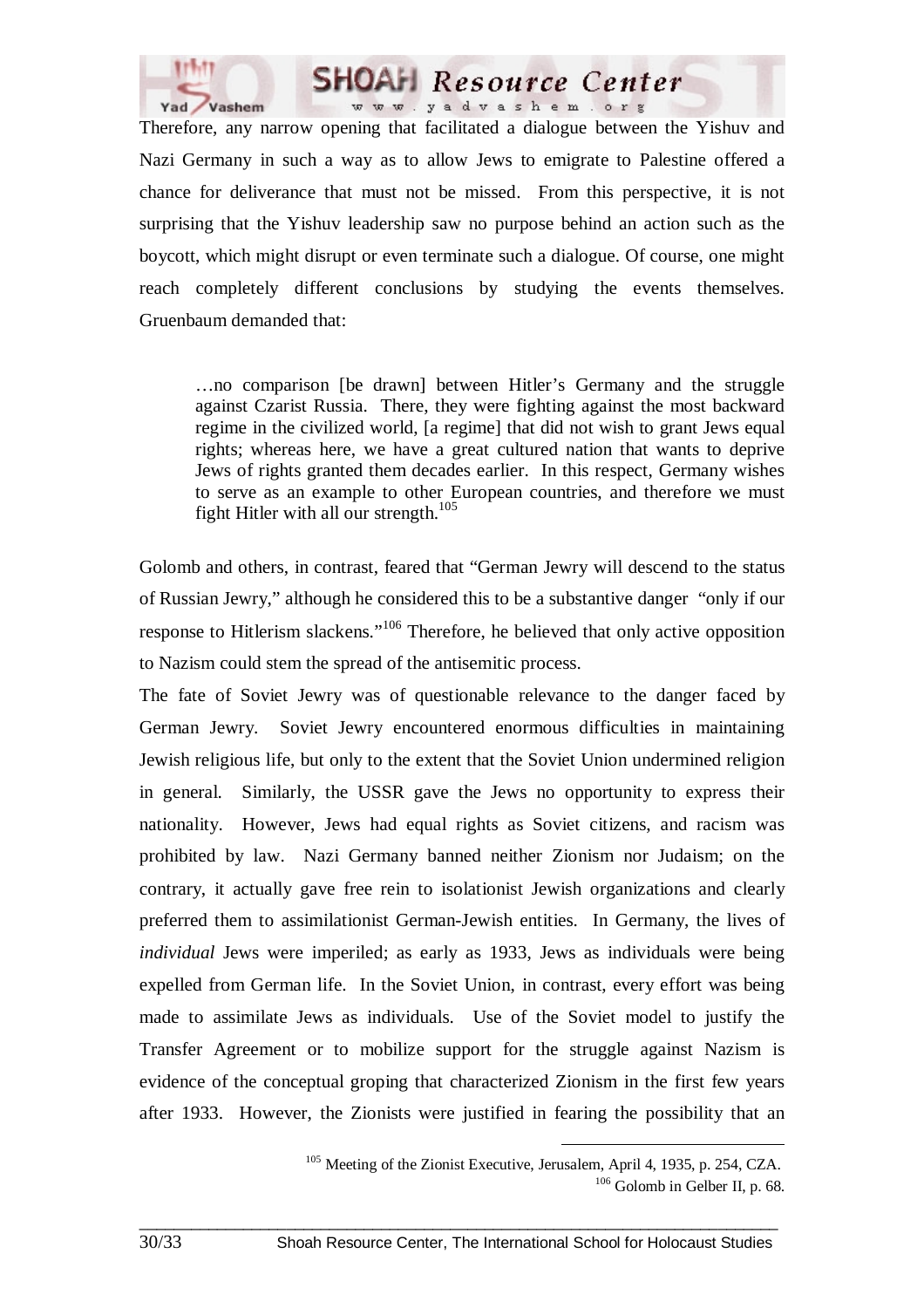

entire Jewish community would be quarantined and denied the ability to depart. In this sense, the Transfer Agreement, which proposed to salvage as much Jewish capital as possible and use it to expand the absorption capacity of Palestine, proved to be a correct and farsighted measure, even if it did not provide a solution for German Jewry as a whole.

**SHOAH** Resource Center www.yadvashem.org

The advocates of the transfer, like those of the boycott, invoked similes, cited historical precedents, and set goals that were dissonant with the spirit of the time and failed to acknowledge the basic difference between Nazism and the familiar old type of antisemitism that had existed in Eastern Europe until then. As noted at the beginning of this article, it is known today that the Jewish boycott had very little effect on the German economy, *inter alia* because foreign trade was not a decisive factor in German economic stability. No *post factum* economic data were needed to substantiate this; some observers knew during the events themselves that an economic boycott would only "benefit those against whom it is directed."107 It was somewhat naive on the part of world Jewish organizations to think that they could curtail, let alone overwhelm, Nazi Germany's economic capability. Many Jews quickly realized that it was impossible to influence trade relations between various countries and Germany if this clashed with these countries' economic interests. The very belief that the Jews possessed such economic power was an outgrowth of the overblown antisemitic stereotype of Jewish economic influence.<sup>108</sup>

The following incident illustrates the extreme anachronism that bedeviled the boycott supporters' actions: The United Jewish Committee for Struggle against Anti-Jewish Persecution in Germany, based in Bialystok, collected money for Jews who had fled Germany. The money was raised by means of donations and fines imposed on boycott violators. The committee chose to forward the sum raised, 1,200 zloty, to Chaim Weizmann, for use in his capacity as director of the department that resettled German Jews in Palestine. Otherwise, the committee reasoned, "the matter will eventually be forgotten, the money will be used for continued unproductive local relief, and the money will be wasted."109 The devotion of the heads of the Bialystok boycott committee, who forwarded their zlotys to the Settlement Department -

<sup>&</sup>lt;sup>107</sup> Beilinson, Executive Committee, September 25, 1973, p. 7, Lavon Institute.

<sup>108</sup> This point is raised in Bernard Krikler, "Boycotting Nazi Germany," *The Wiener Library Bulletin*, vol. XXIII, no. 4 (1969), pp. 26-32.

 $109$  Zionist Organization in Poland, Bialystok branch, to the Zionist Executive in London, February 8, 1934, CZA, L 13/32.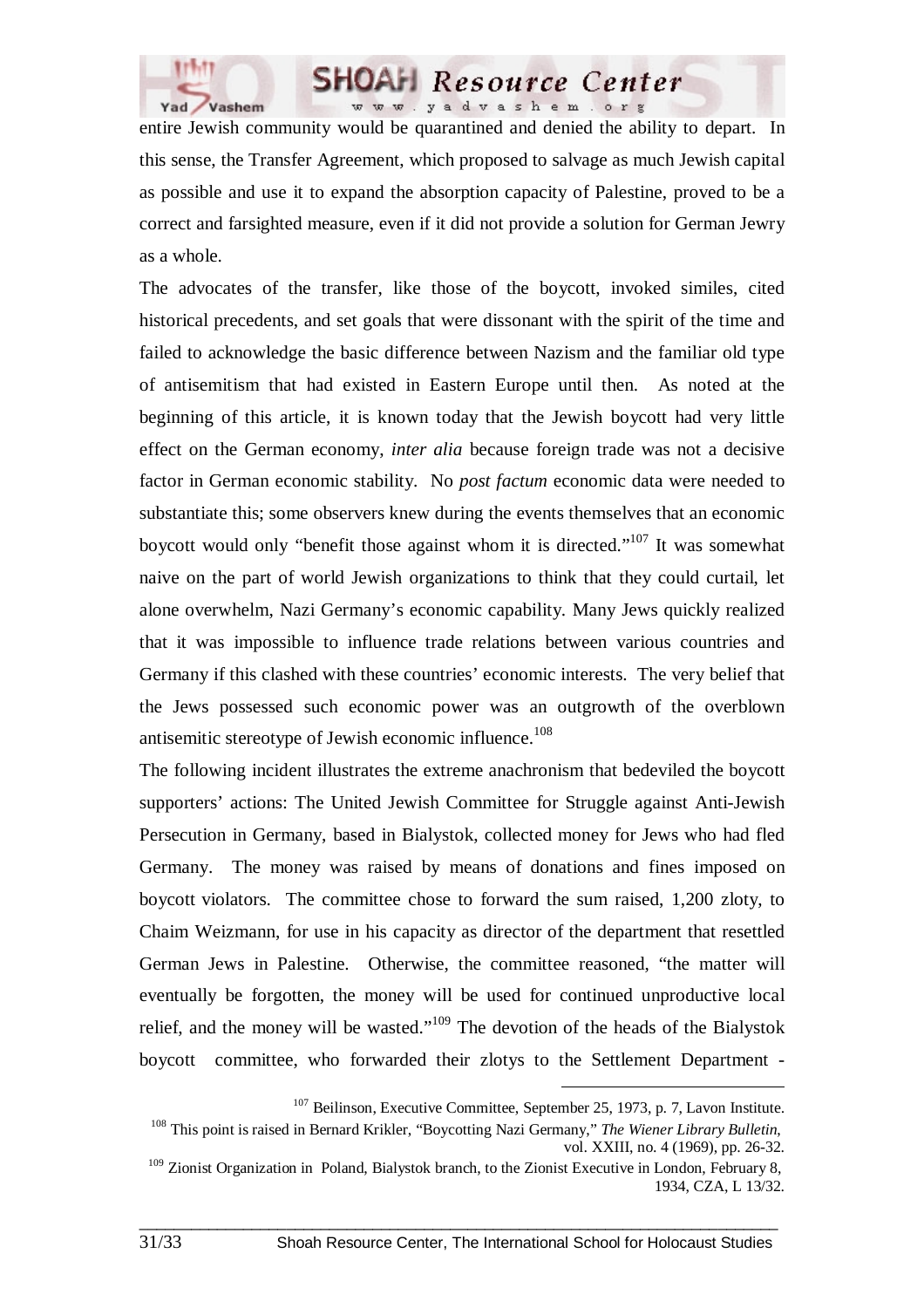



drawing a clear distinction between "unproductive local relief" and a contribution to the resettlement of German Jews in Palestine - was a product of Zionist ideology. The disproportion between the plight of the Jews of Bialystok in the mid-1930s, the destruction of German Jewry, and the 1,200 zlotys that were to be sent to Palestine as productive aid for German-Jewish settlements there provides the best possible evidence of the great disparity between the predicament of European Jewry in the 1930s and the practical solutions that arose from Jewish attempts to confront the predicament through political action.

The idealism, anachronism, and naiveté that permeated the views of the boycott advocates were accompanied by a certain heroism.<sup>110</sup> Under its influence, many Polish Jews were willing to fight Nazism, oblivious to the actual improbability of success in such a struggle, and were prepared to make great self-sacrifice, as reflected in losses they incurred due to the boycott. Additionally, one must consider the fundamental difference in basic conditions in Germany and Poland, as Gruenbaum aptly summarized it:

Had what happened in Germany happened in Poland, some Polish Jews themselves might have opposed the transfer. But there are three million Jews in Poland, and a political war is possible there. Not so in Germany. There, war is impossible and the situation of German Jews is tragic. We must help them, and this is the purpose of the transfer. $111$ 

#### Conclusion

The Jewish boycott against Nazi Germany waned over the years and slipped off the public agenda as Nazi Germany consolidated its economic and international status. The German-Polish non-aggression treaty vitiated anti-German initiatives in Poland, and in the economic treaty between the two countries in November 1935, Germany obtained a Polish commitment to take action against the anti-German boycott committees in Poland.<sup>112</sup> The Transfer Agreement remained in effect throughout these

 <sup>110</sup> See Ezra Mendelsohn, "The Dilemma of Jewish Politics in Poland: Four Responses," in Bela Vago and George L. Mosse, eds., *Jews and Non-Jews in Eastern Europe 1918-1945,* New York: John Wiley and Sons, 1974, pp. 203-219.

<sup>&</sup>lt;sup>111</sup> Meeting of the Zionist Executive, Jerusalem, April 4, 1935, p. 254, CZA.

<sup>&</sup>lt;sup>112</sup> Apolinary Hartglas, "The Struggles of Polish Jewry for its Civil and National Rights," in Heilprin,

ed., *Polish Jewry from its Origins*, p. 148*;* Emanuel Meltzer, *"*Polish-German Relations in 1935-1938 and their Effect on the Jewish Problem in Poland," *Yad Vashem Studies* 12 (1978), p. 203; and Wislicki, "The Jewish Boycott," pp. 284ff.